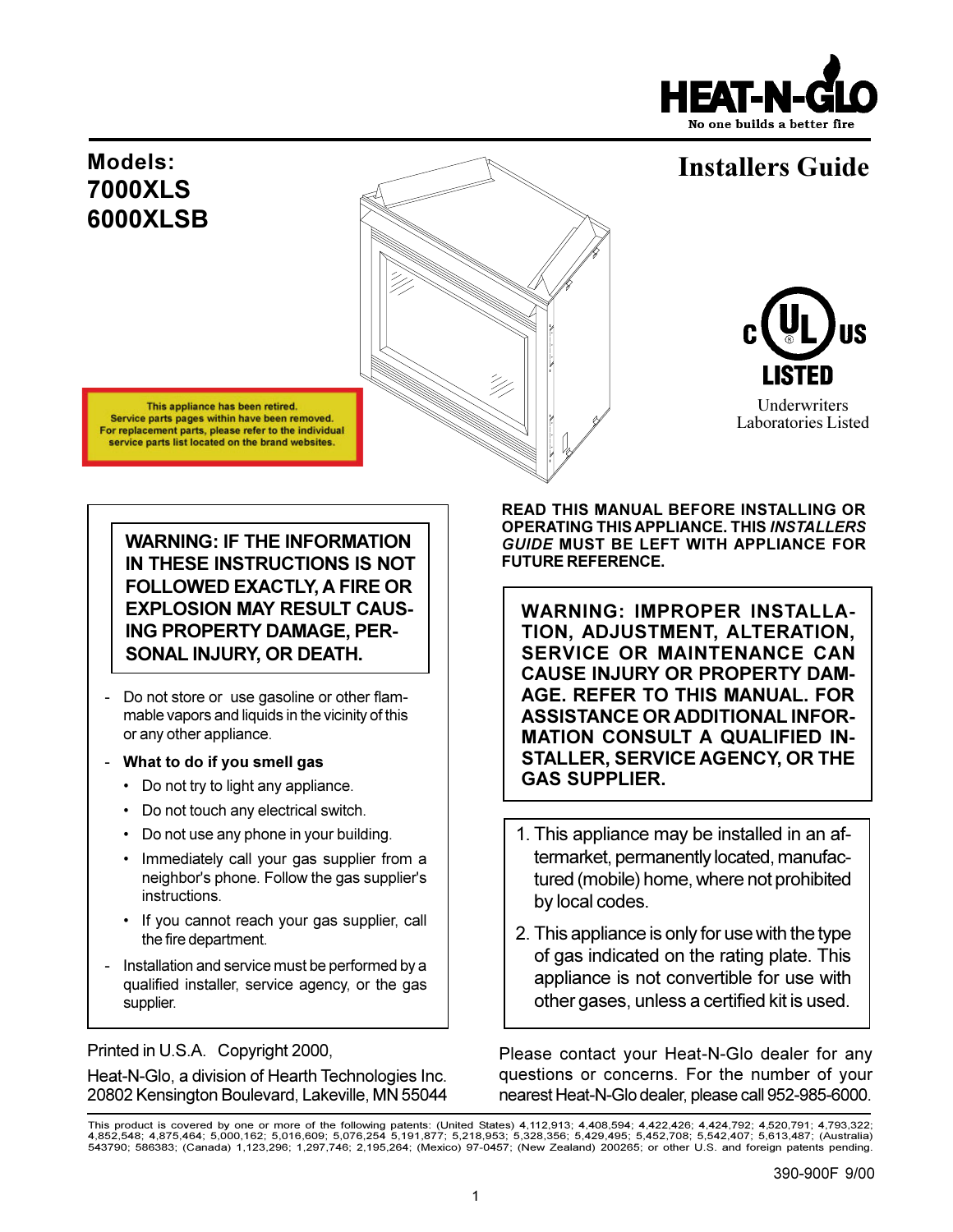# **SAFETY AND WARNING INFORMATION**

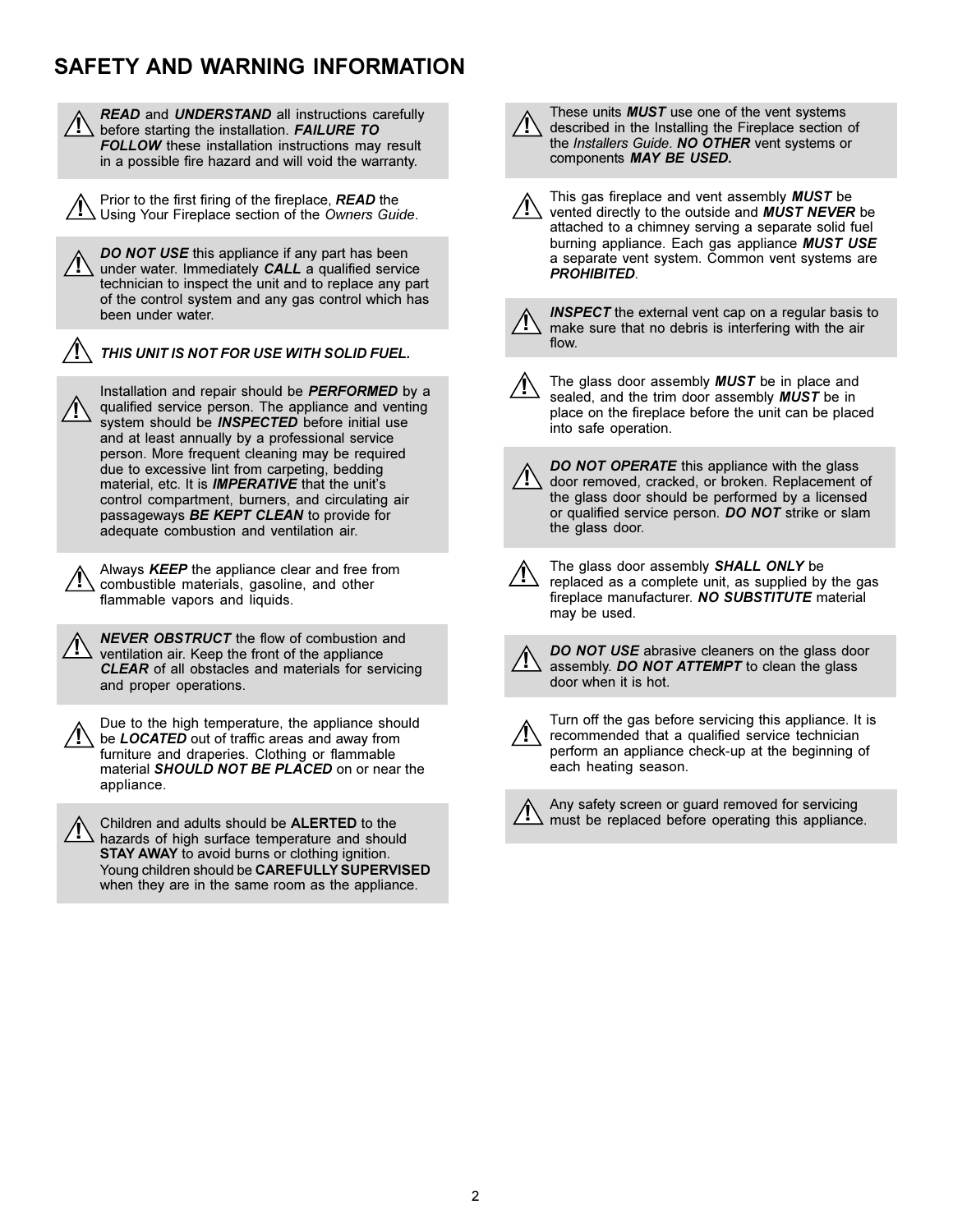# **TABLE OF CONTENTS**

| Step 1                 |                            |  |  |
|------------------------|----------------------------|--|--|
| Step 2                 |                            |  |  |
| $\blacklozenge$ Step 3 |                            |  |  |
|                        |                            |  |  |
|                        |                            |  |  |
|                        |                            |  |  |
| Step 4                 | Positioning, Leveling, and |  |  |
|                        |                            |  |  |
| Step 5                 |                            |  |  |
| $\triangle$ Step 6     |                            |  |  |
| Step 7                 |                            |  |  |
| Step 8                 |                            |  |  |
| Step 9                 |                            |  |  |
|                        |                            |  |  |
|                        |                            |  |  |
|                        |                            |  |  |
|                        |                            |  |  |
| Step 11                |                            |  |  |
| Step 12                |                            |  |  |
|                        |                            |  |  |

# **Section 4: Maintaining and Servicing Your Fireplace ......... 29**

 $\triangleq$  = Contains updated information.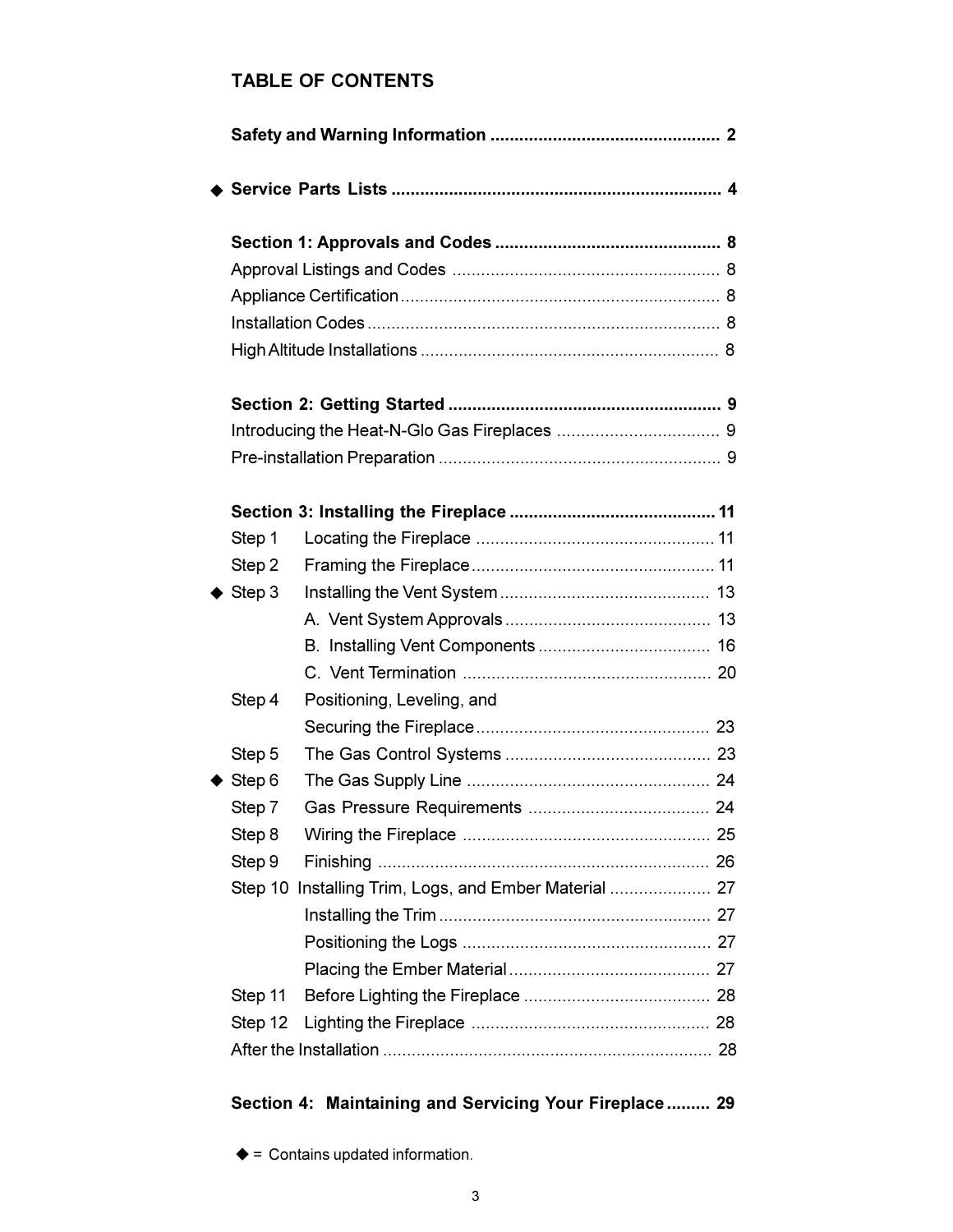

# **Appliance Certification**

The Heat-N-Glo fireplace models discussed in this *Installers Guide* have been tested to certification standards and listed by the applicable laboratories.

# **Certification**

**MODELS:** 7000XLS, 6000XLSB **LABORATORY:** Underwriters Laboratories **TYPE:** Direct Vent Gas Fireplace Heaters **STANDARD: ANSI Z21.88 · CSA2.33** 

# **Installation Codes**

The fireplace installation must conform to local codes. Before installing the fireplace, consult the local building code agency to ensure that you are in compliance with all applicable codes, including permits and inspections.

In the absence of local codes, the fireplace installation must conform to the National Fuel Gas Code ANSI Z223.1 (in the United States) or the CAN/CGA-B149 Installation Codes (in Canada). The appliance must be electrically grounded in accordance with local codes or, in the absence of local codes with the National Electric Code ANSI/NFPA No. 70 (in the United States), or to the CSA C22.1 Canadian Electric Code (in Canada).

These models may be installed in a bedroom or bed-sitting room in the U.S.A. and Canada.

# **High Altitude Installations**

U.L. Listed gas fireplaces are tested and approved for elevations from 0 to 2,000 feet in the U.S.A. and from 0 to 4,500 feet in Canada.

When installing this fireplace at an elevation above 2,000 feet (in the United States), it may be necessary to decrease the input rating by changing the existing burner orifice to a smaller size. Input should be reduced four percent (4%) for each 1,000 feet above sea level, unless the heating value of the gas has been reduced, in which case this general rule will not apply. To identify the proper orifice size, check with the local gas utility.

When installing this fireplace at an elevation between 2,000 and 4,500 feet (in Canada), the input rating must be reduced by ten percent (10%).

When installing this fireplace at an elevation above 4,500 feet (in Canada), check with local authorities.

Consult your local gas utility for assistance in determining the proper orifice for your location.

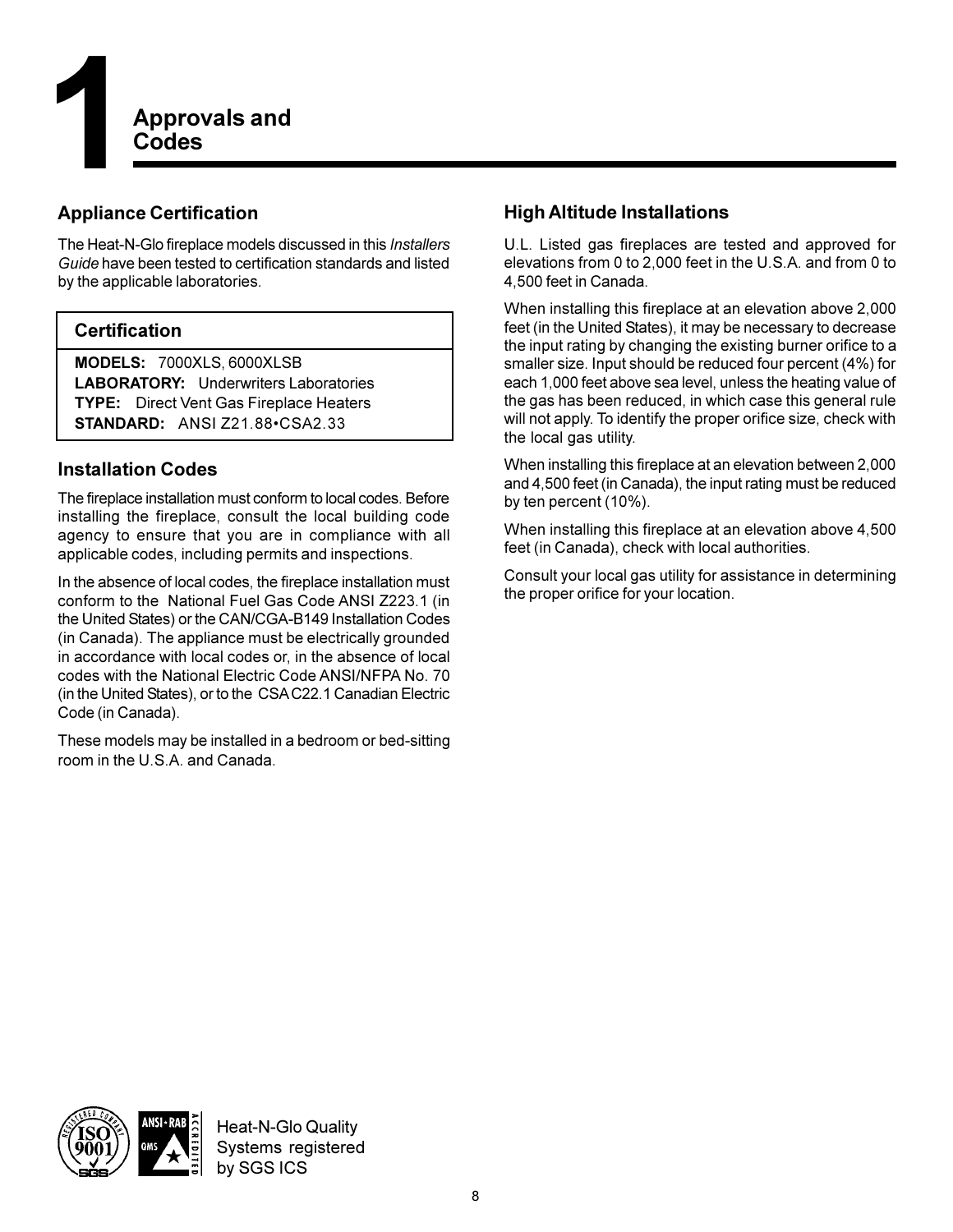

# **Introducing the Heat-N-Glo Gas Fireplaces**

Heat-N-Glo direct vent gas fireplaces are designed to operate with all combustion air siphoned from outside of the building and all exhaust gases expelled to the outside.

The information contained in this *Installers Guide*, unless noted otherwise, applies to all models and gas control systems. Gas fireplace diagrams, including the dimensions, are shown in this section.

# **Pre-install Preparation**

This gas fireplace and its components are tested and safe when installed in accordance with this *Installers Guide*. Report to your dealer any parts damaged in shipment, particularly the condition of the glass. **Do not install any unit with damaged, incomplete, or substitute parts.**

The vent system components and trim doors are shipped in separate packages. The gas logs may be packaged separately and must be field installed.

**Read all of the instructions before starting the installation. Follow these instructions carefully during the installation to ensure maximum safety and benefit. Failure to follow these instructions will void the** owner's warranty and may present a fire hazard.

The Heat-N-Glo Warranty will be voided by, and Heat-N-Glo disclaims any responsibility for, the following actions:

- Installation of any damaged fireplace or vent system component.
- Modification of the fireplace or direct vent system.
- Installation other than as instructed by Heat-N-Glo.
- Improper positioning of the gas logs or the glass door.
- Installation and/or use of any component part not manufactured and approved by Heat-N-Glo, not withstanding any independent testing laboratory or other party approval of such component part or accessory.

### **ANY SUCH ACTION MAY POSSIBLY CAUSE A FIRE HAZARD.**

When planning a fireplace installation, it's necessary to determine:

- Where the unit is to be installed.
- The vent system configuration to be used.
- Gas supply piping.
- Electrical wiring.
- Framing and finishing details.
- Whether optional accessories-devices such as a fan, wall switch, or remote control-are desired.

If the fireplace is to be installed on carpeting or tile, or on any combustible material other than wood flooring, the fireplace should be installed on a metal or wood panel that extends the full width and depth of the fireplace.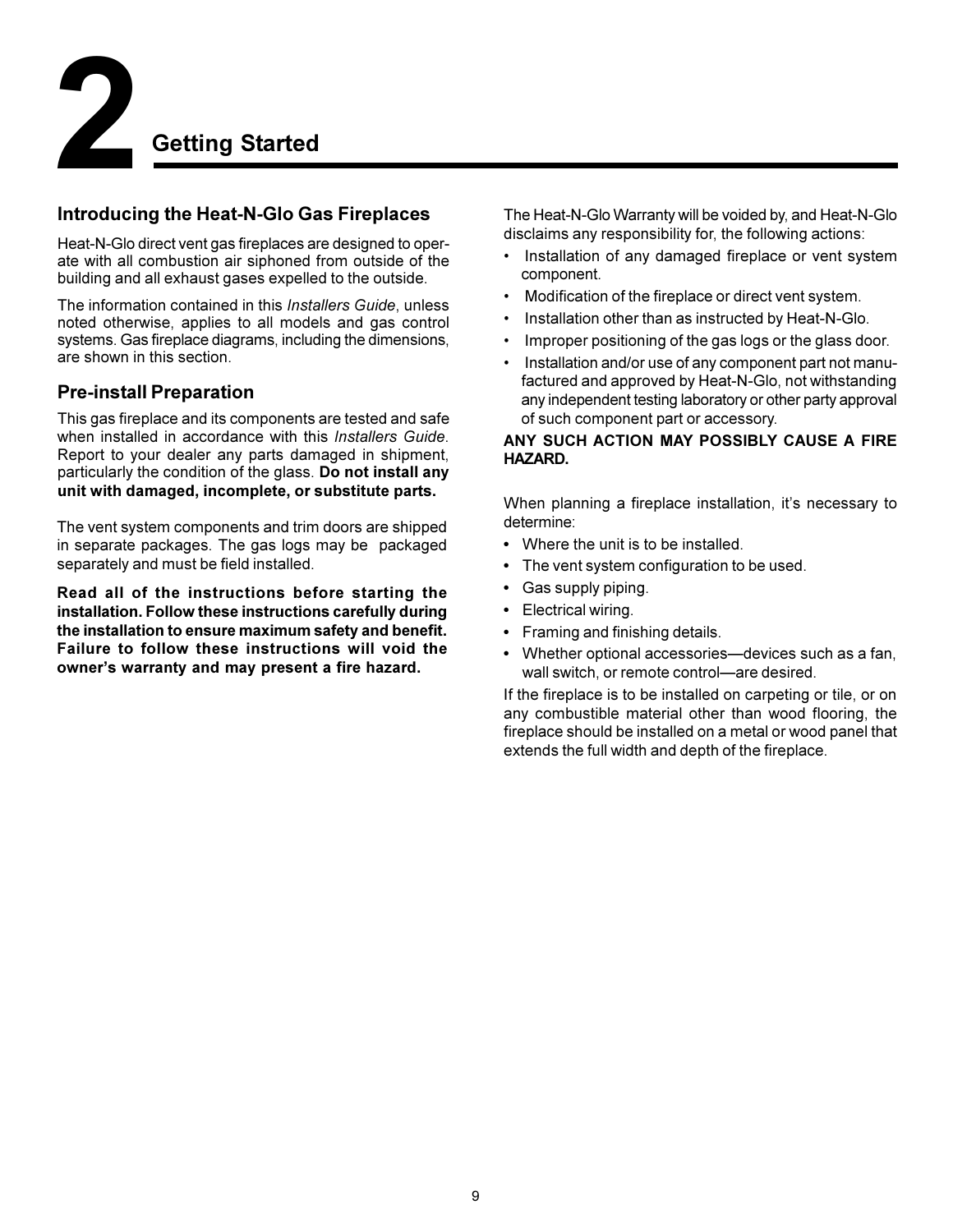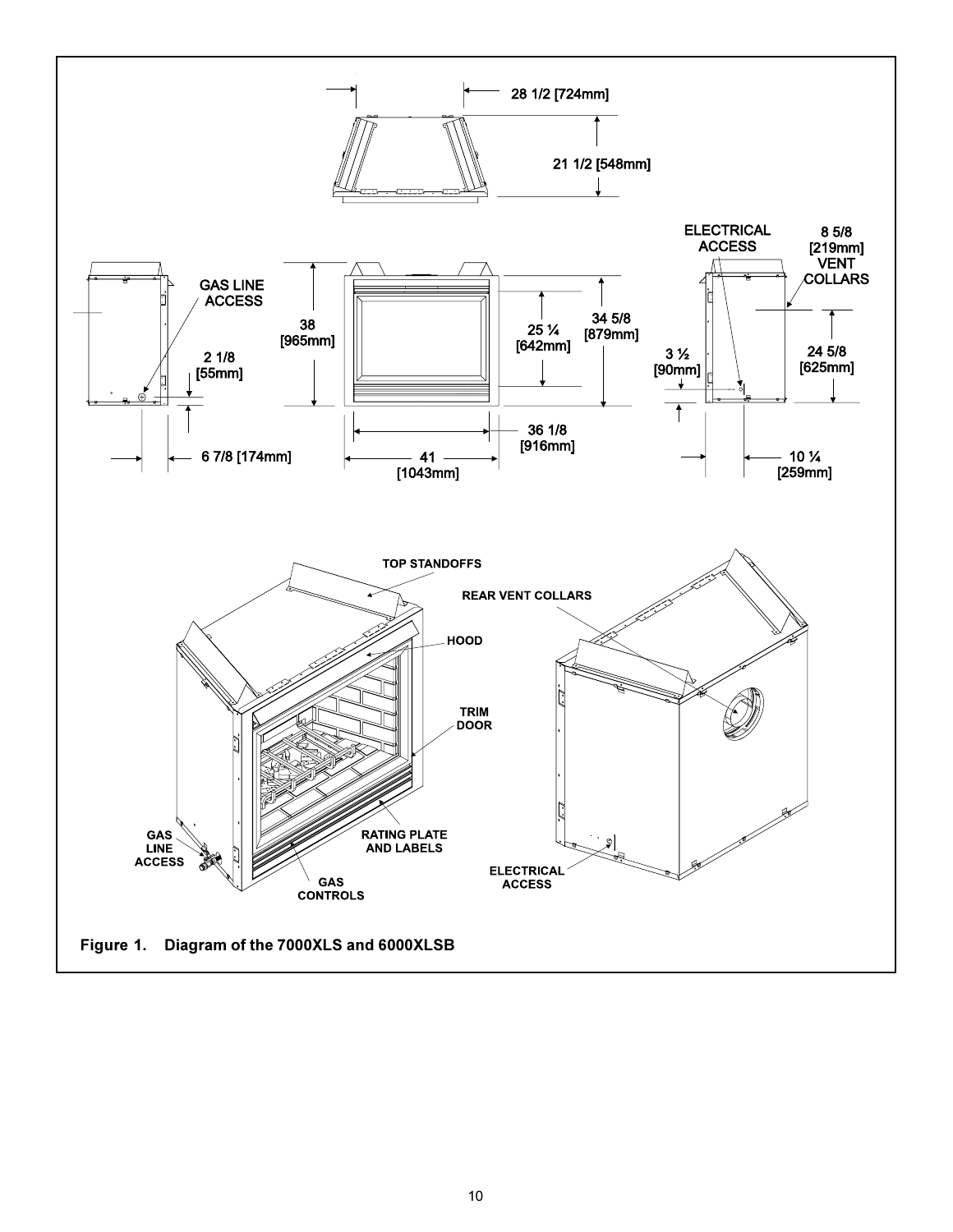

# **3Installing the Fireplace**

# **Step 1. Locating the Fireplace**

The diagram below shows space and clearance requirements for locating a fireplace within a room.



### **Clearance Requirements**

The top, back, and sides of the fireplace are defined by stand-offs. The minimum clearance to a perpendicular wall extending past the face of the fireplace is one inch (25 mm). The back of the fireplace may be recessed 21 1/2 inches (546 mm) into combustible construction.

| <b>Minimum Clearances</b><br>from the Fireplace to Combustible Materials                                         |               |    |  |  |  |
|------------------------------------------------------------------------------------------------------------------|---------------|----|--|--|--|
|                                                                                                                  | <b>Inches</b> | mm |  |  |  |
|                                                                                                                  |               |    |  |  |  |
|                                                                                                                  |               |    |  |  |  |
|                                                                                                                  |               |    |  |  |  |
|                                                                                                                  |               |    |  |  |  |
|                                                                                                                  |               |    |  |  |  |
|                                                                                                                  |               |    |  |  |  |
| * The clearance to the ceiling is measured from the top<br>of the unit, excluding the standoffs (see Figure 28). |               |    |  |  |  |

The distance from the unit to combustible construction is to be measured from the unit outer wrap surface to the combustible construction, **NOT** from the screw heads that secure the unit together.

| <b>Minimum Clearances</b><br>from the Vent Pipe to Combustible Materials |        |    |  |  |  |
|--------------------------------------------------------------------------|--------|----|--|--|--|
| <b>Vertical Sections.  1  25</b>                                         | Inches | mm |  |  |  |
| <b>Horizontal Sections</b>                                               |        |    |  |  |  |
| <b>At Wall Firestops</b>                                                 |        |    |  |  |  |

For minimum clearances, see the direct vent termination clearance diagrams on pages 19 and 20 in this manual.

# **Step 2. Framing the Fireplace**

Fireplace framing can be built before or after the fireplace is set in place. Framing should be positioned to accommodate wall coverings and fireplace facing material. The diagram below shows framing reference dimensions.

*CAUTION: MEASURE FIREPLACE DIMENSIONS AND VERIFY FRAMING METHODS AND WALL COVERING DETAILS BEFORE FRAMING.*

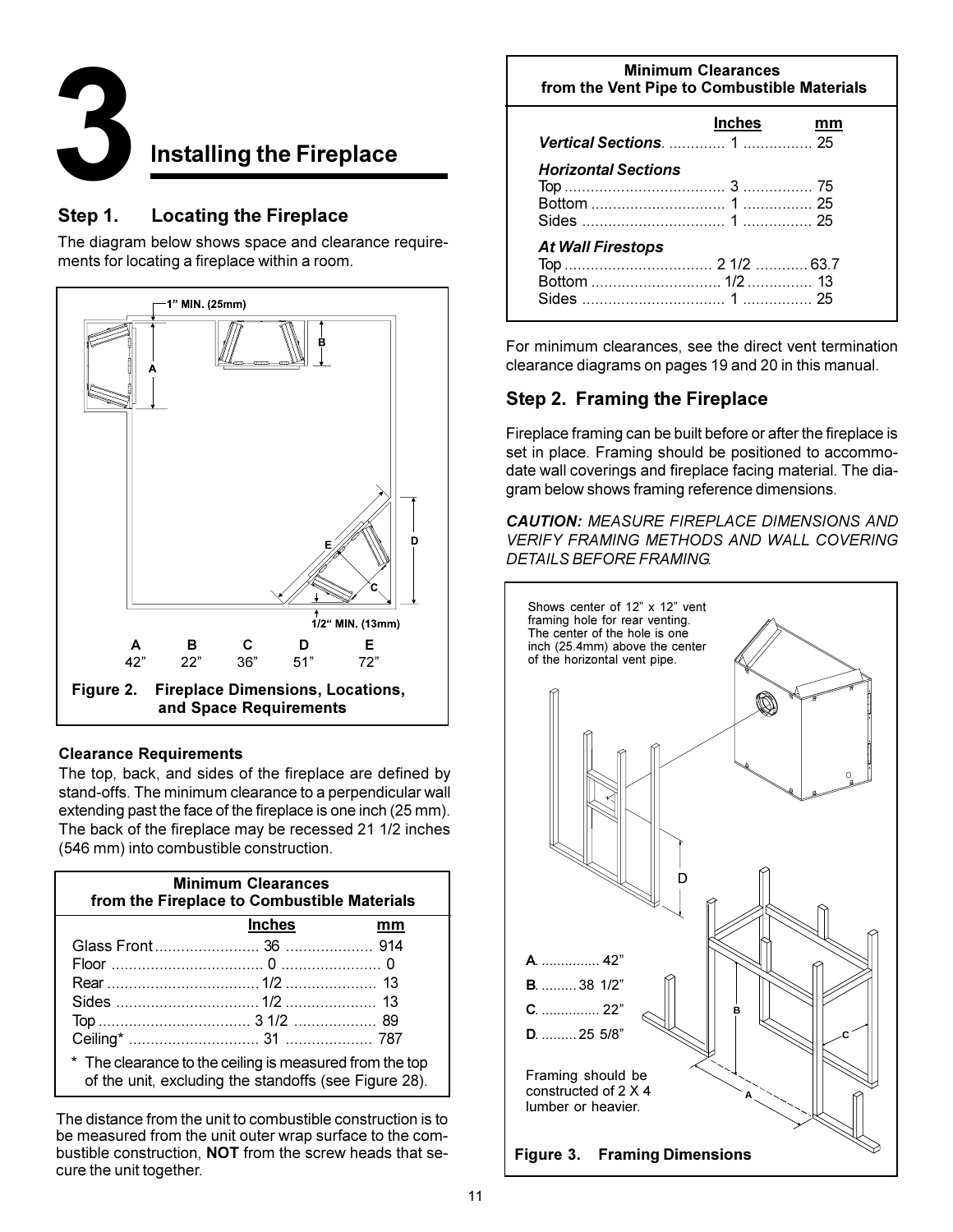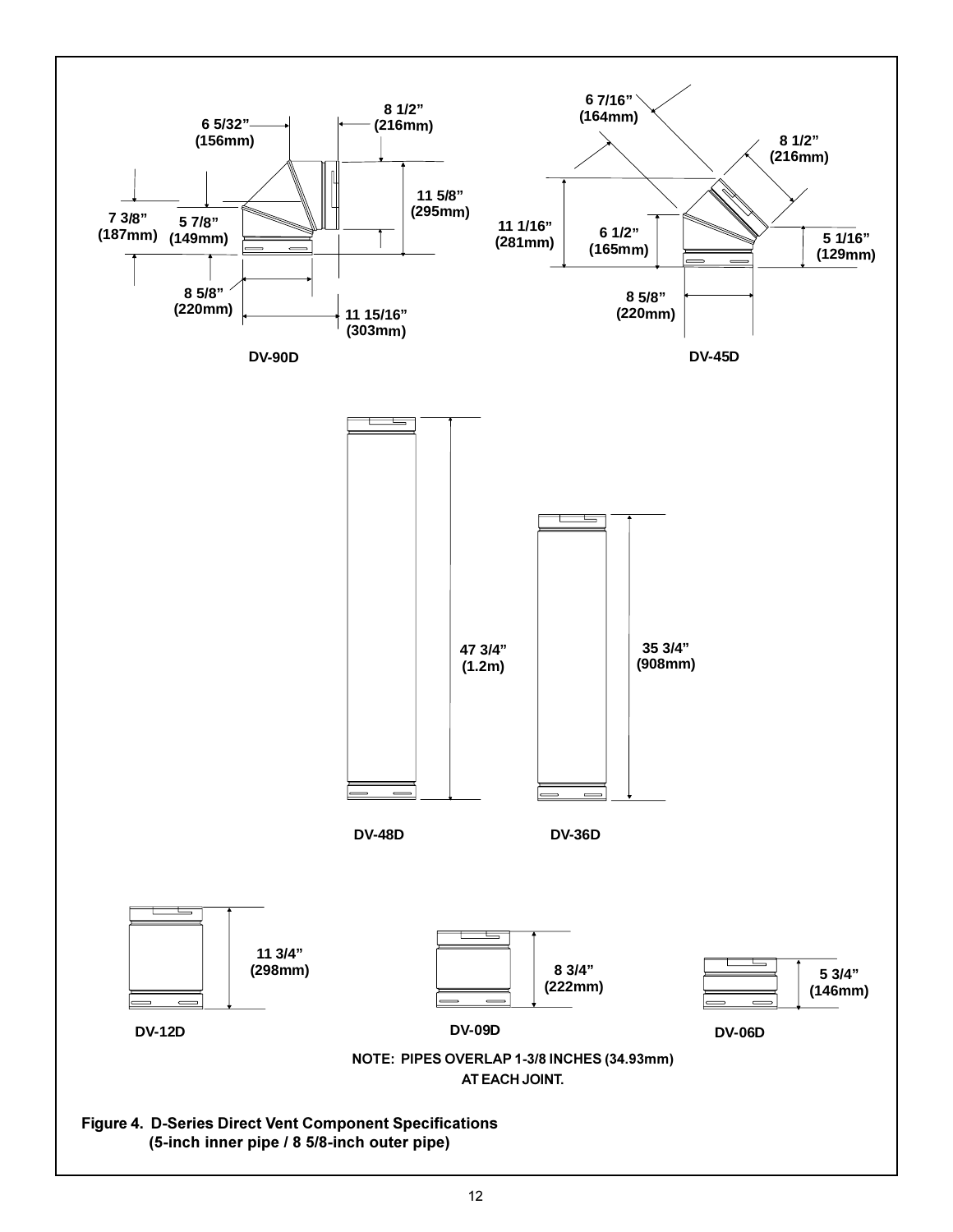# **Step 3. Installing the Vent System**

### **A. Vent System Approvals**

These models are approved to use D-series direct vent pipe components and terminations (see Figures 4 and 5). Approved vent system components are labeled for identification. This pipe is tested and listed as an approved component of the fireplace. The pipe is tested to be run inside an enclosed wall. There is no requirement for inspection openings at each joint within the wall. There is no required pitch for horizontal vent runs. **NO OTHER VENTING SYSTEMS OR COMPONENTS MAY BE USED**.

Detailed installation instructions are included with each vent termination kit and should be used in conjunction with this *Installers Guide*.

The flame and ember appearance may vary based on the type of fuel burned and the venting configuration used.

# **Identifying Vent Components**

The vent systems installed on this gas fireplace may include one, two, or three 90° elbow assemblies. The relationships of vertical rise to horizontal run in vent configurations using 90° elbows **MUST BE** strictly adhered to. The rise to run relationships are shown in the venting drawings and tables. Refer to the diagrams on the next several pages.

**NOTE: Two 45° elbows may be used in place of one 90° elbow. Rise to run ratios in the vent system must be followed if 45° elbows are used.**



**NOTE: 7000XLS & 6000XLSB models are not approved to use 45° elbows in corner installations. Use 90° elbows.**

**Figure 6. Corner Installation**

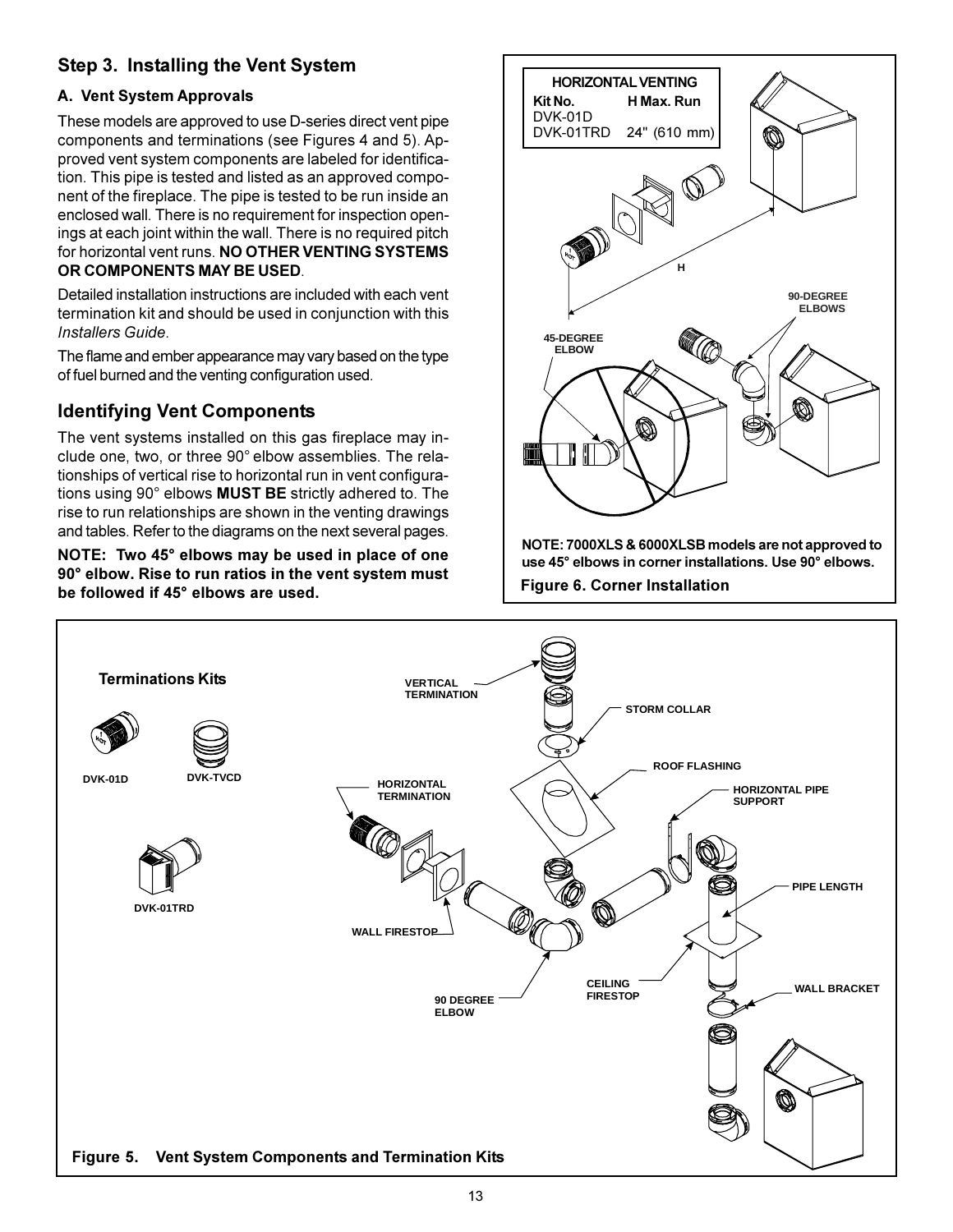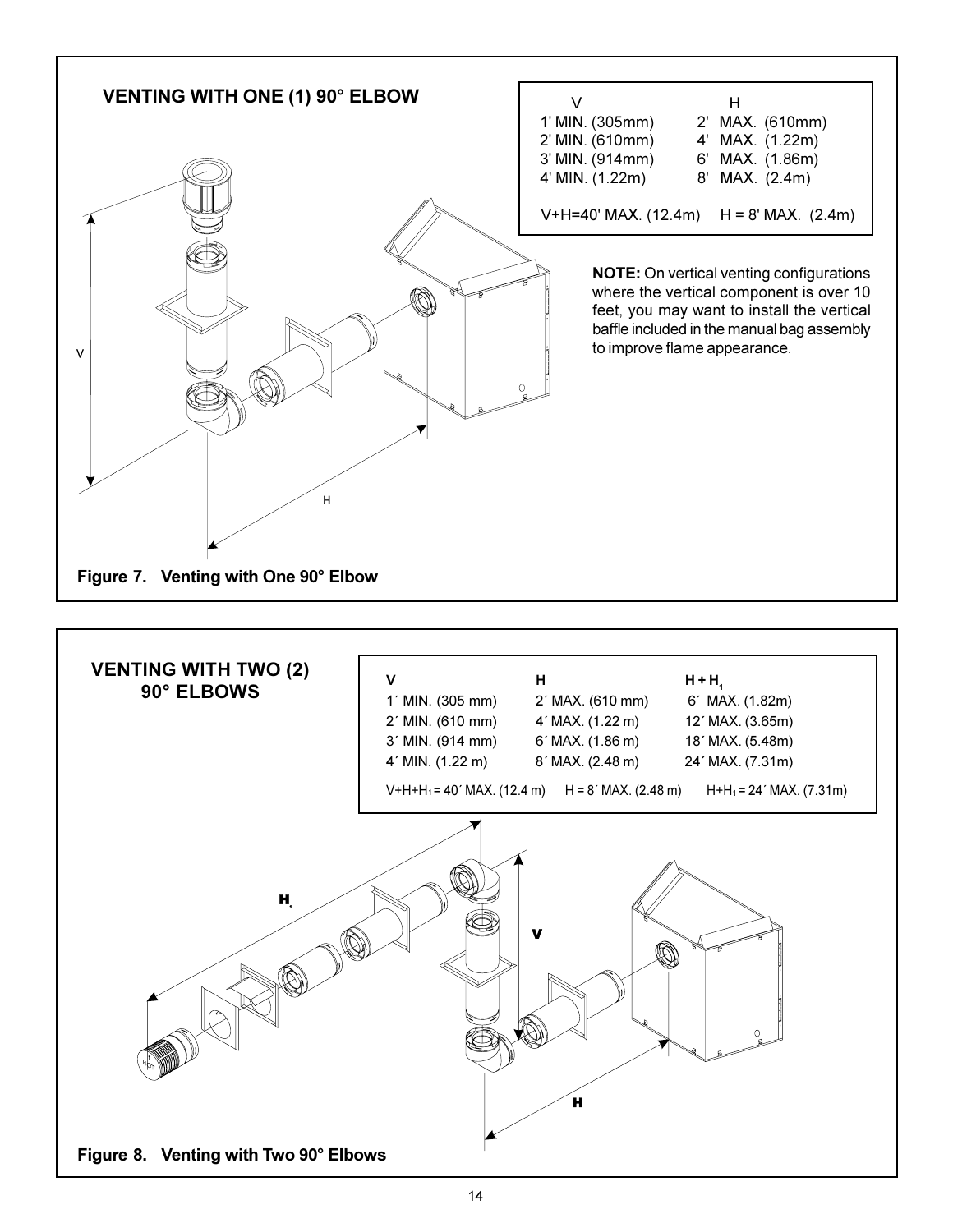# **VENTING WITH THREE (3) 90° ELBOWS**

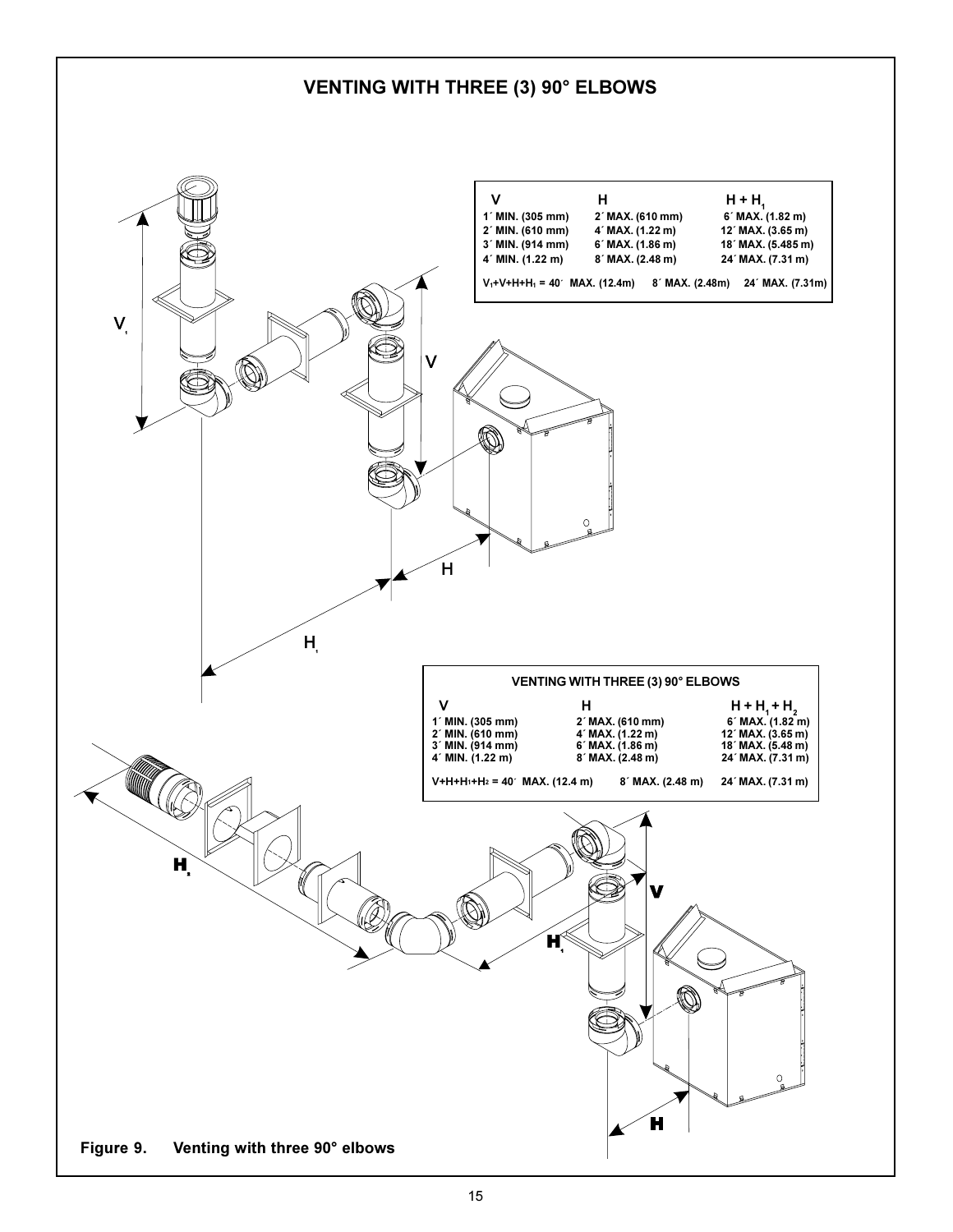# **B. Installing Vent Components**

The glass must be taken off again for positioning the logs when the unit is finally installed in place and finished around it. Re-install the glass door. Attach vent system to the top starting collars.

### **1. Attach the First Vent Component to the Starting Collars**

To attach the first vent component to the starting collars of the fireplace:

- Apply a 3/8 inch (9.5mm) bead of stove cement around the 5 inch (127mm) fireplace starting collar.
- Make sure that the fireplace rope gasket supplied with the fireplace seals between the first 8-5/8 inch (219mm) vent component and the outer fireplace wrap.
- Lock the vent components into place by sliding the concentric pipe sections with four (4) equally spaced interior beads into the fireplace collar or previously installed component end with four (4) equally spaced indented sections.
- When the internal beads of each 8-5/8 inch (219mm) outer pipe line up, rotate the pipe section clockwise about one-quarter (1/4) turn. The vent pipe is now locked together.
- The first 90° elbow installed in the vent system of a rear venting fireplace **MUST BE** in a vertical position.



**Figure 10. Attaching the First Vent Component to the Starting Collars**

**! WARNING: A 3/8 INCH (9.5 MM) BEAD OF STOVE CEMENT MUST BE PLACED AROUND THE 5 INCH (127 MM) FIREPLACE STARTING COL-LAR BEFORE ATTACHING THE FIRST VENT COM-PONENT. FAILURE TO SEAL THIS JOINT MAY CAUSE THE FIREPLACE TO OPERATE IMPROPER-LY. SEE THE DIAGRAM .**

**WARNING: ENSURE THAT THE FIBER-**<br>CLASS BOBE CASKET SUBBLIED WITH **GLASS ROPE GASKET SUPPLIED WITH THE FIREPLACE SEALS BETWEEN THE FIRST VENT COMPONENT AND THE OUTER FIREPLACE WRAP.**

If the installation is for a termination cap attached directly to the fireplace, skip to the sections, **Install Firestops** and **Vent Termination**.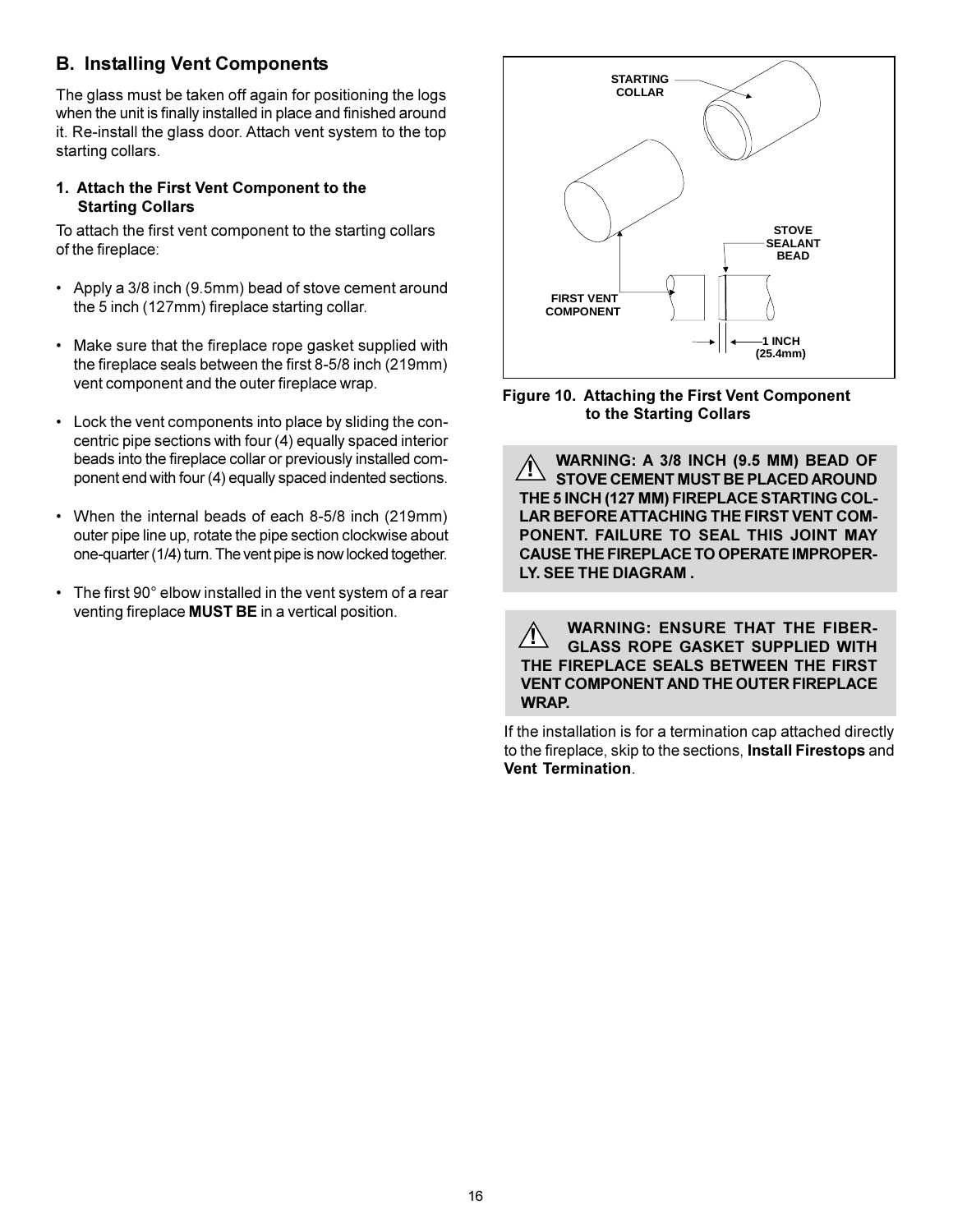**WARNING: INSTALLATION OF THE 7000XLS FIREPLACE REQUIRES THE USE OF HEAT SHIELD 570-290 ABOVE THE FIRST 90<sup>0</sup> ELBOW IN THE VENTING SYSTEM THAT MAKES A TRANSI-TION FROM VERTICAL TO HORIZONTAL. (HEAT SHIELD NOT REQUIRED FOR 6000XLSB). !**

### **To Install the Heat Shield:**

1. Determine if the heat shield is required. Do so by measuring the vertical distance between the top horizontal surface of the elbow to any combustible surface above. If the distance is more than 4 inches, the heat shield is **NOT** required. If it is 4 inches or less, the heat shield **IS REQUIRED**. Install per the following steps. See Figure 11.



- 2. Fasten the shield in place using the four pilot holes provided in the part. The shield should be oriented such that the 13 1/8 inch dimension (longest dimension) is running in the same direction the elbow is pointing. The shield should be centered directly above the elbow, and positioned so that it creates a 1/2 inch airspace between the shield and the combustible surface. See Figure 12.
- Continue adding vent components, locking each succeeding component into place.
- Ensure that each succeeding vent component is securely fitted and locked into the preceding component in the vent system.
- 90° elbows may be installed and rotated to any point around the preceding component's vertical axis. If an elbow does not end up in a locked position with the preceding component, attach with a minimum of two (2) sheet metal screws.



# **3. Install Support Brackets**

**For Horizontal Runs -** The vent system must be supported every five (5) feet of horizontal run by a horizontal pipe support.

To install support brackets for horizontal runs:

- Place the pipe supports around the vent pipe.
- Nail the pipe supports to the framing members.

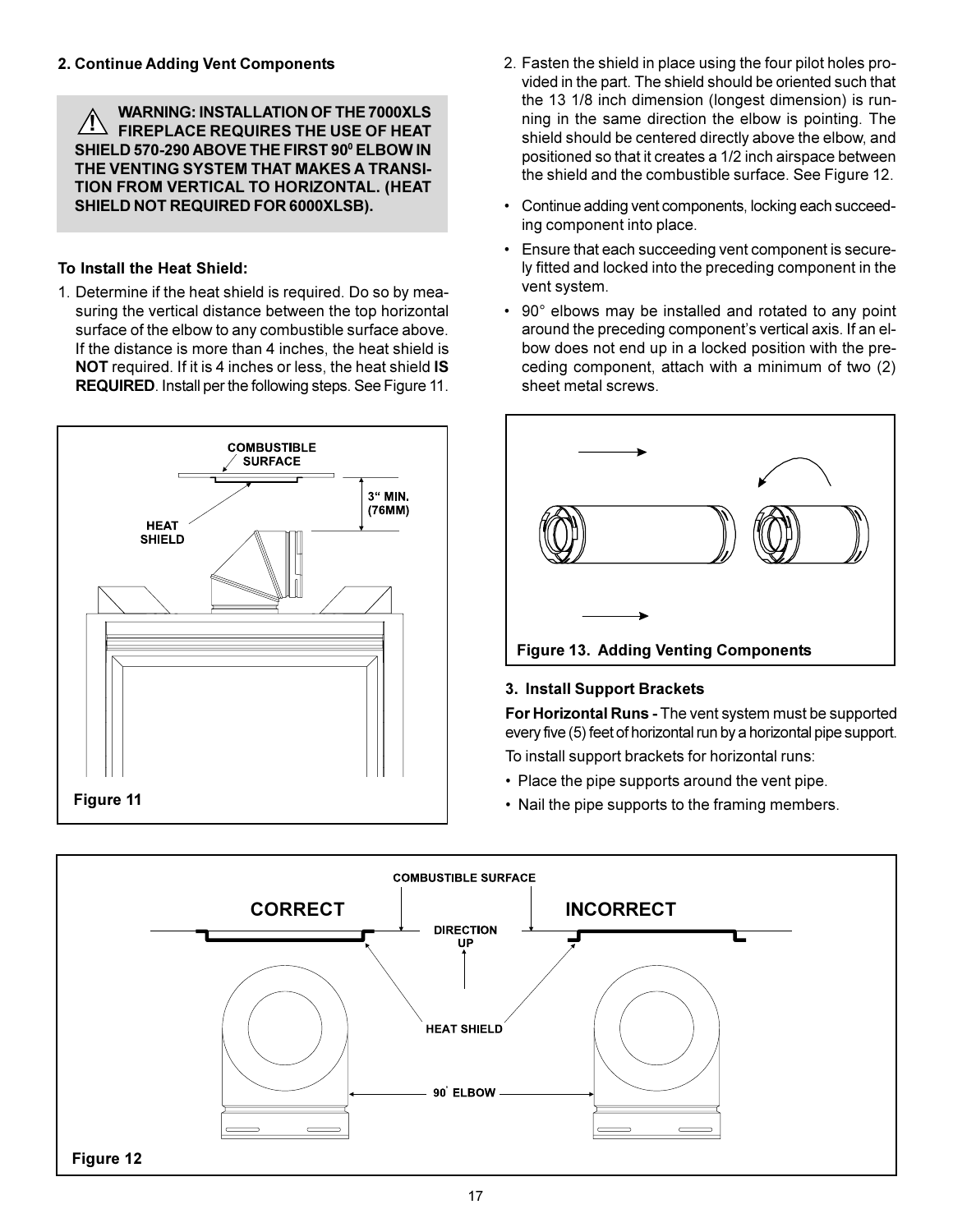**For Vertical Runs -** The vent system must be supported every eight (8) feet (2.4m) above the fireplace flue outlet by wall brackets.

To install support brackets for vertical runs:

 Attach wall brackets to the vent pipe and secure the wall bracket to the framing members with nails or screws.



### **4. Install Firestops**

**For Horizontal Runs -** Firestops are **REQUIRED** on both sides of a combustible wall through which the vent passes.

*NOTE: Model DVK-01TRD does not need an exterior firestop on an exterior combustible wall.*

To install firestops for horizontal runs that pass through either interior or exterior walls:

 Cut a 12-inch by 12-inch (305mm X 305mm) hole through the wall.

*NOTE: The center of the hole is one (1) inch (25.4mm) above the center of the horizontal vent pipe.*

- Position the firestops on both sides of the hole previously cut and secure the firestops with nails or screws.
- The heat shields of the firestops **MUST BE** placed towards the top of the hole.
- Continue the vent run through the firestops.



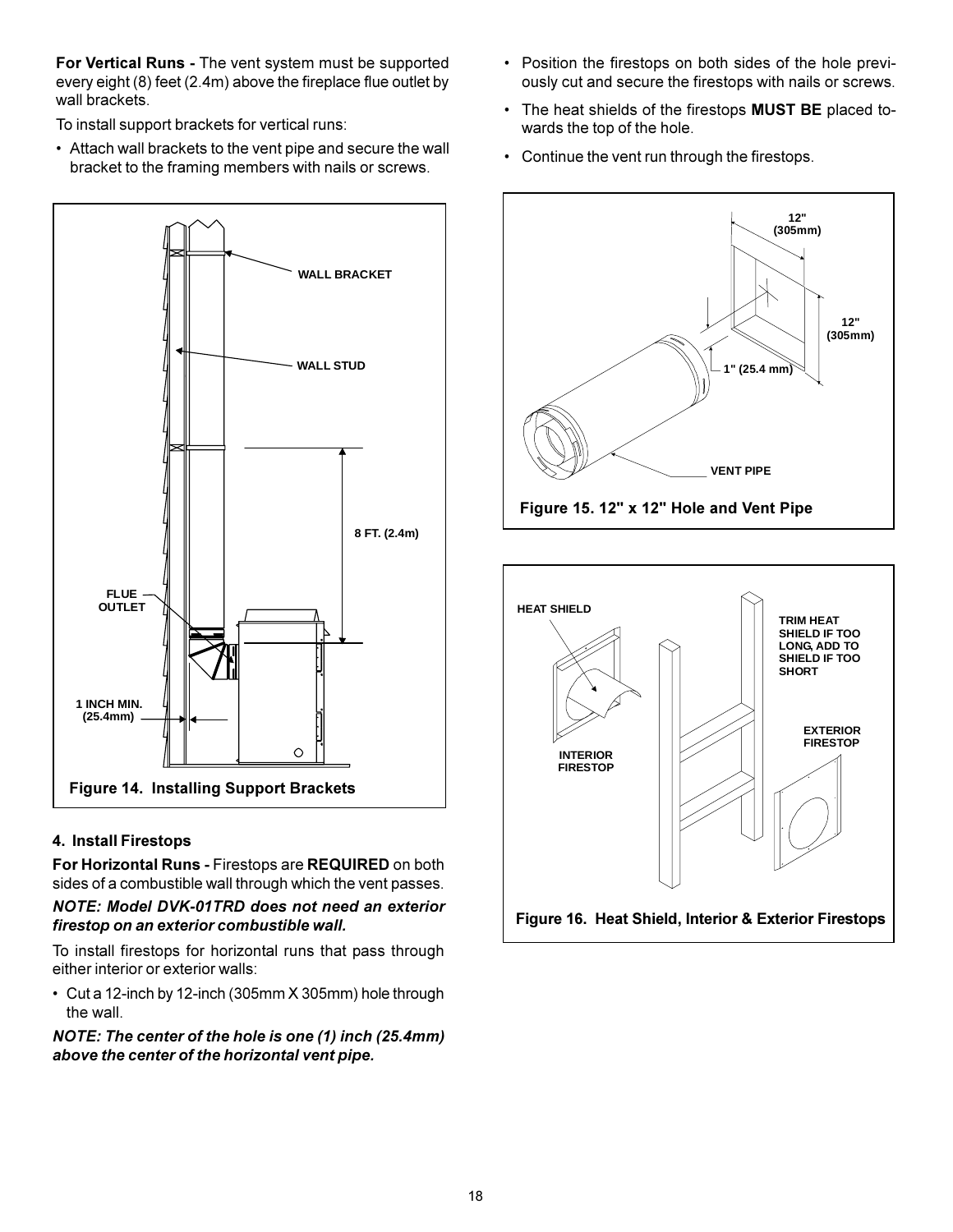**For Vertical Runs -** One ceiling firestop is **REQUIRED** at the hole in each ceiling through which the vent passes.

To install firestops for vertical runs that pass through ceilings:

- Position a plumb bob directly over the center of the vertical vent component.
- Mark the ceiling to establish the centerpoint of the vent.
- Drill a hole or drive a nail through this centerpoint.
- Check the floor above for any obstructions, such as wiring or plumbing runs.
- Reposition the fireplace and vent system, if necessary, to accommodate the ceiling joists and/or obstructions.
- Cut an 11-inch X 11-inch (280mm X 280mm) hole through the ceiling, using the centerpoint previously marked.
- Frame the hole with framing lumber the same size as the ceiling joists.



If the area above the ceiling is **NOT** an attic, position and secure the ceiling firestop on the ceiling side of the previously cut and framed hole.



If the area above the ceiling **IS** an attic, position and secure the firestop on top of the previously framed hole.

### *NOTE: Keep insulation away from the vent pipe at least 1 inch (25mm).*

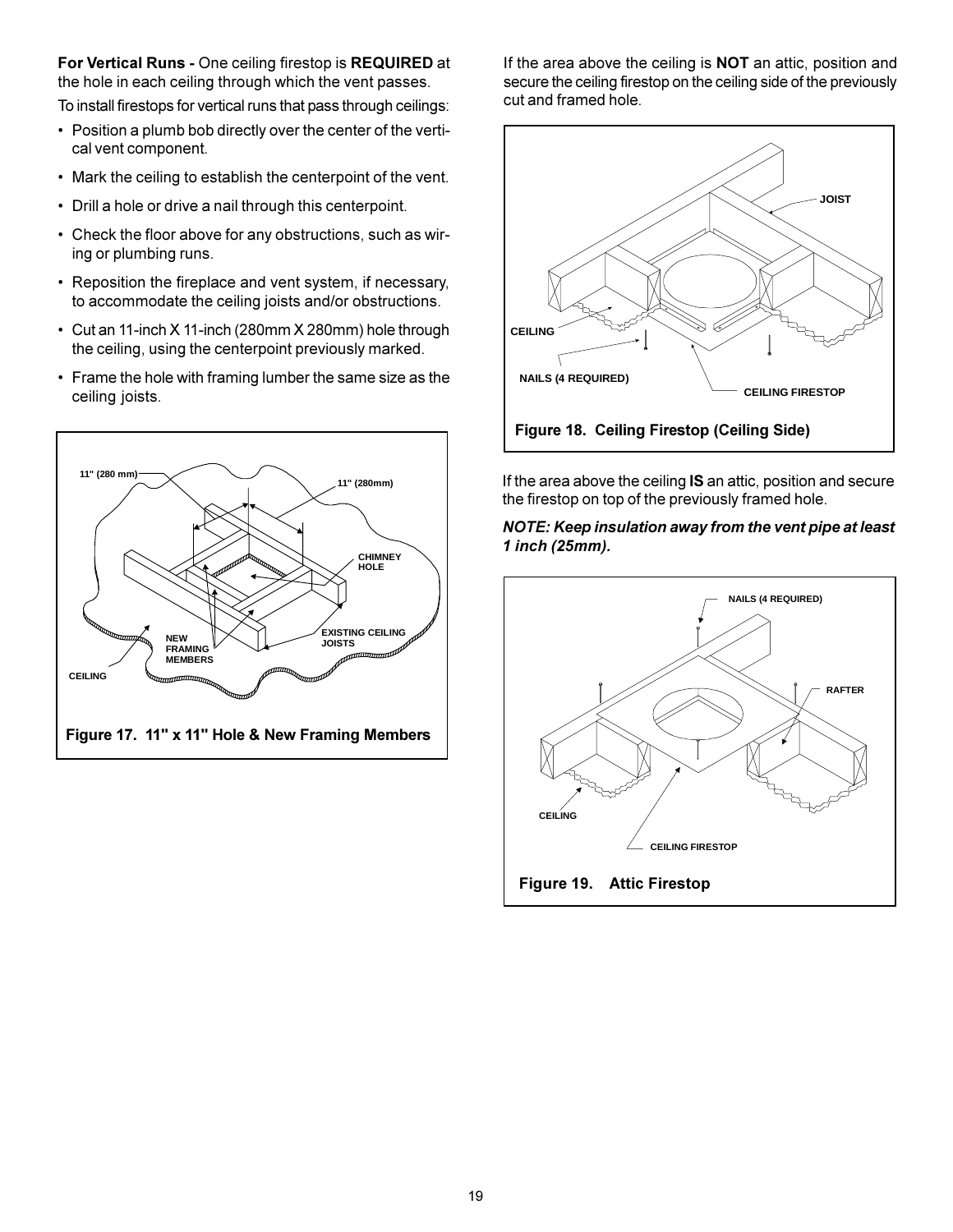# **C. Vent Termination**

**For Horizontal Terminations -** To attach and secure the termination to the last section of horizontal vent:

- Rotate and interlock the ends as described at the beginning of the Installing Vent Components section.
- The termination kit should pass through the wall firestops from the exterior of the building.
- Adjust the termination cap to its final exterior position on the building.

### **! WARNING: THE TERMINATION CAP MUST BE POSITIONED SO THAT THE ARROW IS POINTING UP.**

For roundcap termination kits:

 Use the exterior pipelock hole on the round flange of the wall firestop to secure the vent pipe in place.

For trapezoidal cap termination kits:

 Using screws secure the cap to the exterior wall through the flanges in the cap.

**WARNING: THE BOTTOM OF THE VENT**<br> **TEDMINATION 210 MUST BE A RUILLING TERMINATION CAP MUST BE A MINIMUM OF 12 INCHES (305 MM) ABOVE GROUND LEVEL (GRADE). THE TOP OF THE CAP MUST BE A MIN-IMUM OF 18 INCHES (457 MM) BELOW COMBUS-TIBLE MATERIAL, SUCH AS A DECK. THE SIDE OF THE CAP MUST BE A MINIMUM OF 6 INCHES (152 MM) AWAY FROM A PARALLEL OUTSIDE WALL. VENTING TERMINALS SHALL NOT BE RE-CESSED INTO A WALL OR SIDING. SEE THE FOL-LOWING DIAGRAM FOR VENT TERMINATION CLEARANCES.**

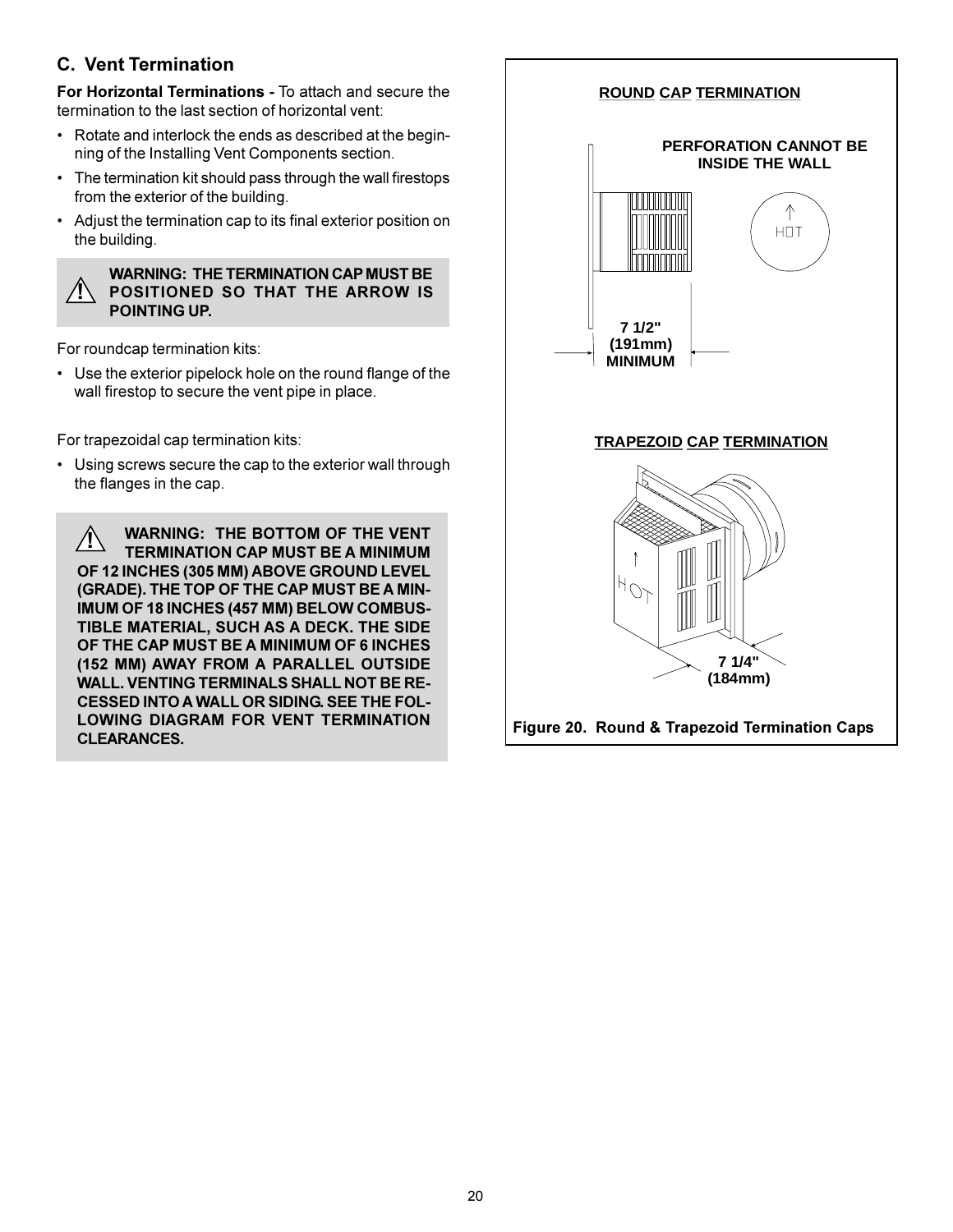

### \* **30 minimum for vinyl clad soffits.**

 \*\* a vent shall not terminate directly above a sidewalk or paved driveway which is located between two single family dwellings and serves both dwellings.

\*\*\* only permitted if veranda, porch, deck or balcony is fully open on a minimum of 2 sides beneath the floor.

NOTE: Local codes or regulations may require different clearances.

### **Figure 21. Vent Termination Minimum Clearances**

*CAUTION: IF EXTERIOR WALLS ARE FINISHED WITH VINYL SIDING, IT IS NECESSARY TO INSTALL THE VINYL PROTECTOR KIT TO THE TOP OF THE EXTERIOR FIRESTOP (FOR ALL ROUND TERMINATION CAPS).*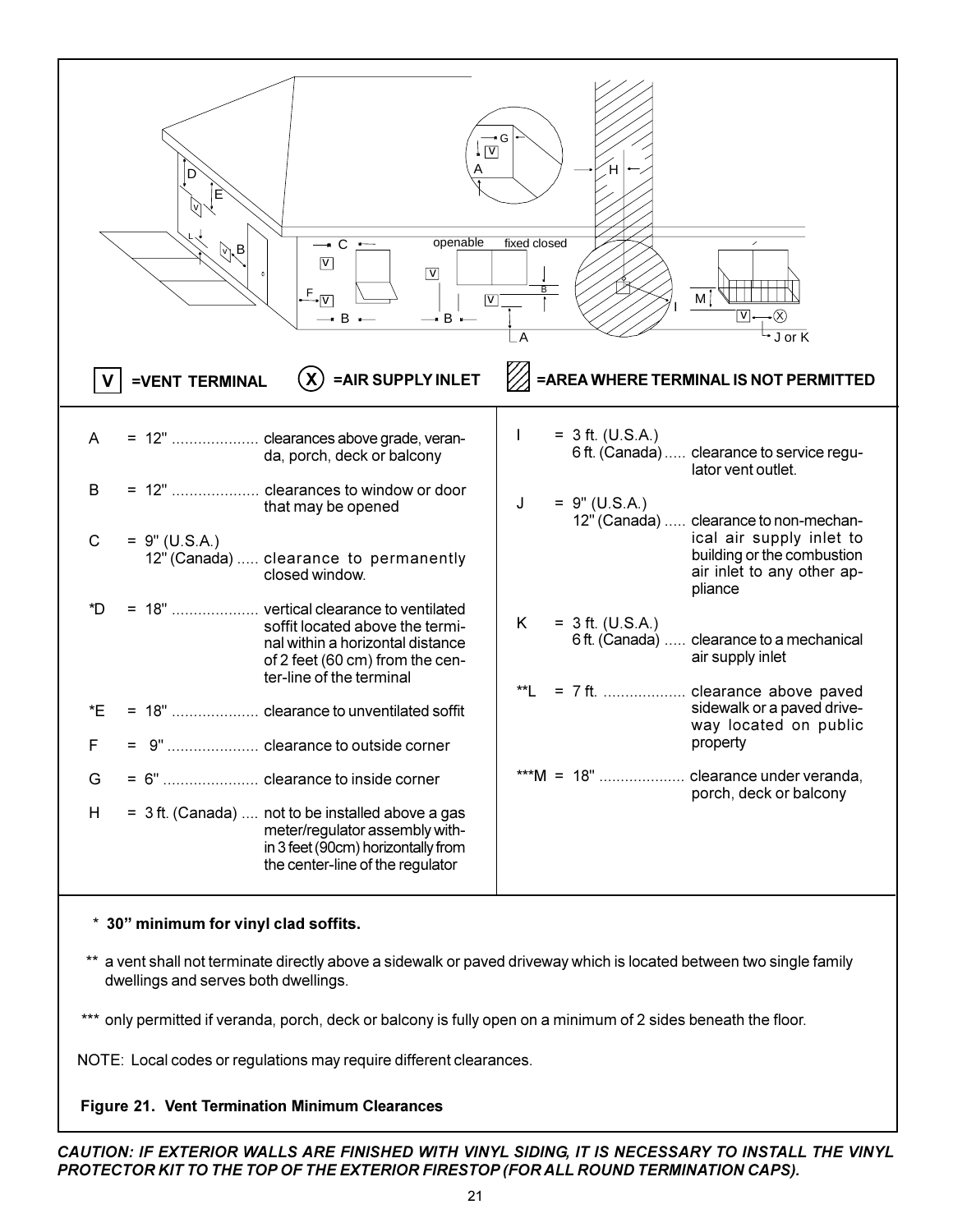**For Vertical Terminations -** To locate the vent and install the vent sections:

- Locate and mark the vent centerpoint on the underside of the roof, and drive a nail through the centerpoint.
- Make the outline of the roof hole around the centerpoint nail.
- The size of the roof hole framing dimensions depend on the pitch of the roof. There **MUST BE** a 1-inch (25.4mm) clearance from the vertical vent pipe to combustible materials.
- Mark the roof hole accordingly.
- Cover the opening of the installed vent pipes.
- Cut and frame the roof hole.
- Use framing lumber the same size as the roof rafters and install the frame securely. Flashing anchored to the frame must withstand heavy winds.
- Continue to install concentric vent sections up through the roof hole (for inside vent installations) or up past the roof line until you reach the appropriate distance above the roof (for outside terminations).

**WARNING: MAJOR U.S. BUILDING CODES SPECIFY MINIMUM CHIMNEY AND/OR VENT HEIGHT ABOVE THE ROOF TOP. THESE MIN-IMUM HEIGHTS ARE NECESSARY IN THE INTER-EST OF SAFETY. SEE THE FOLLOWING DIAGRAM FOR MINIMUM HEIGHTS, PROVIDED THE TERMI-NATION CAP IS AT LEAST TWO (2) FEET FROM A VERTICAL WALL AND 2-FEET BELOW A HORIZON-TAL OVERHANG. !**

*NOTE: This also pertains to vertical vent systems installed on the outside of the building.*

To seal the roof hole, and to divert rain and snow from the vent system:

- Attach a flashing to the roof using nails, and use a nonhardening mastic around the edges of the flashing base where it meets the roof.
- Attach a storm collar over the flashing joint to form a water-tight seal. Place non-hardening mastic around the joint, between the storm collar and the vertical pipe.
- Slide the termination cap over the end of the vent pipe and rotate the pipe clockwise 1/4 turn.

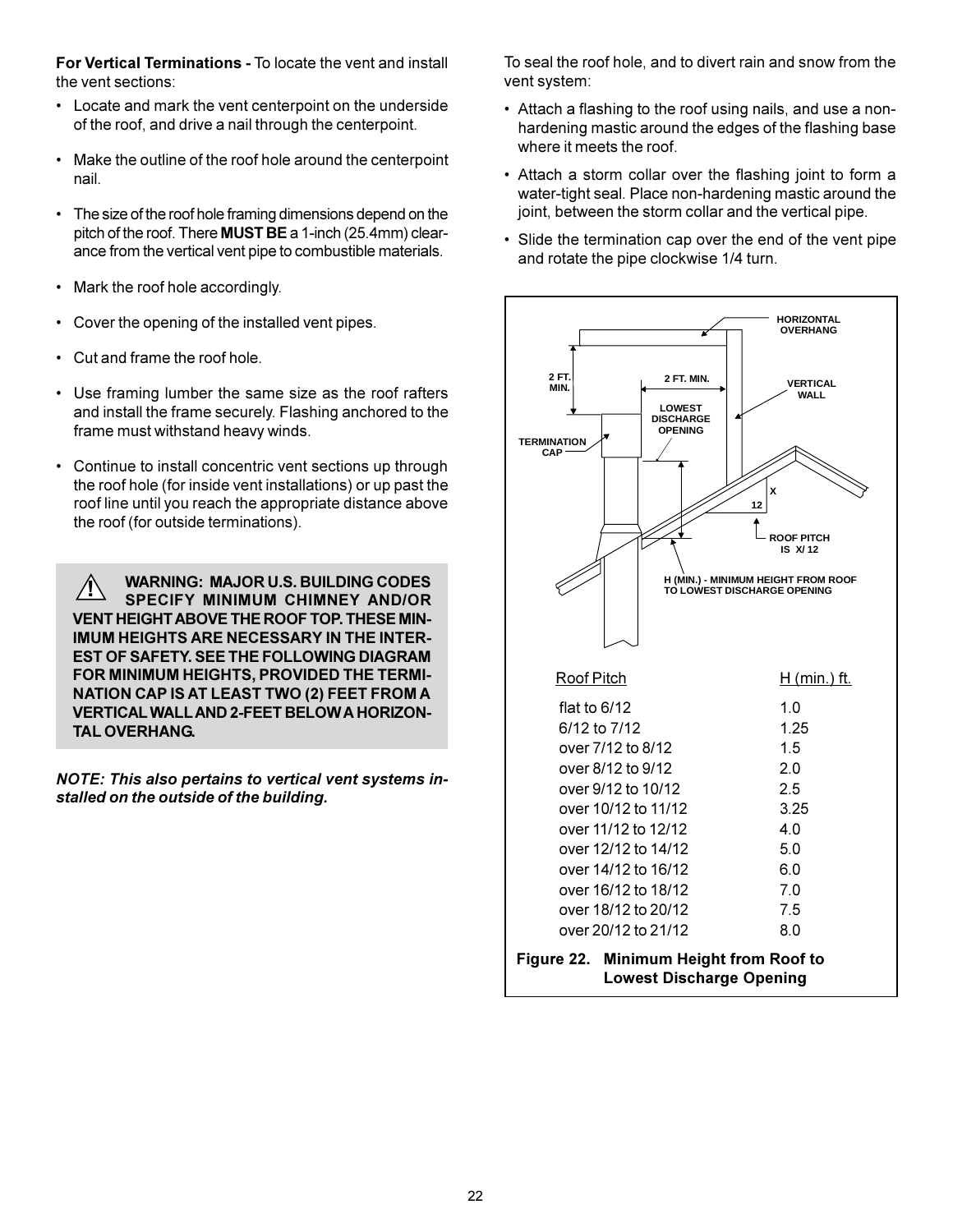# **Step 4. Positioning, Leveling, and Securing the Fireplace**

The diagram below shows how to properly position, level, and secure the fireplace.



- Place the fireplace into position.
- Level the fireplace from side to side and from front to back.
- Shim the fireplace with non-combustible material, such as sheet metal, as necessary.
- Secure the fireplace to the framing by nailing or screwing.

# **Step 5. The Gas Control System**



The type of gas control system used with this model is Standing Pilot Ignition.

### **Standing Pilot Ignition System**

This system includes millivolt control valve, standing pilot, thermopile/thermocouple flame sensor, and piezo ignitor.



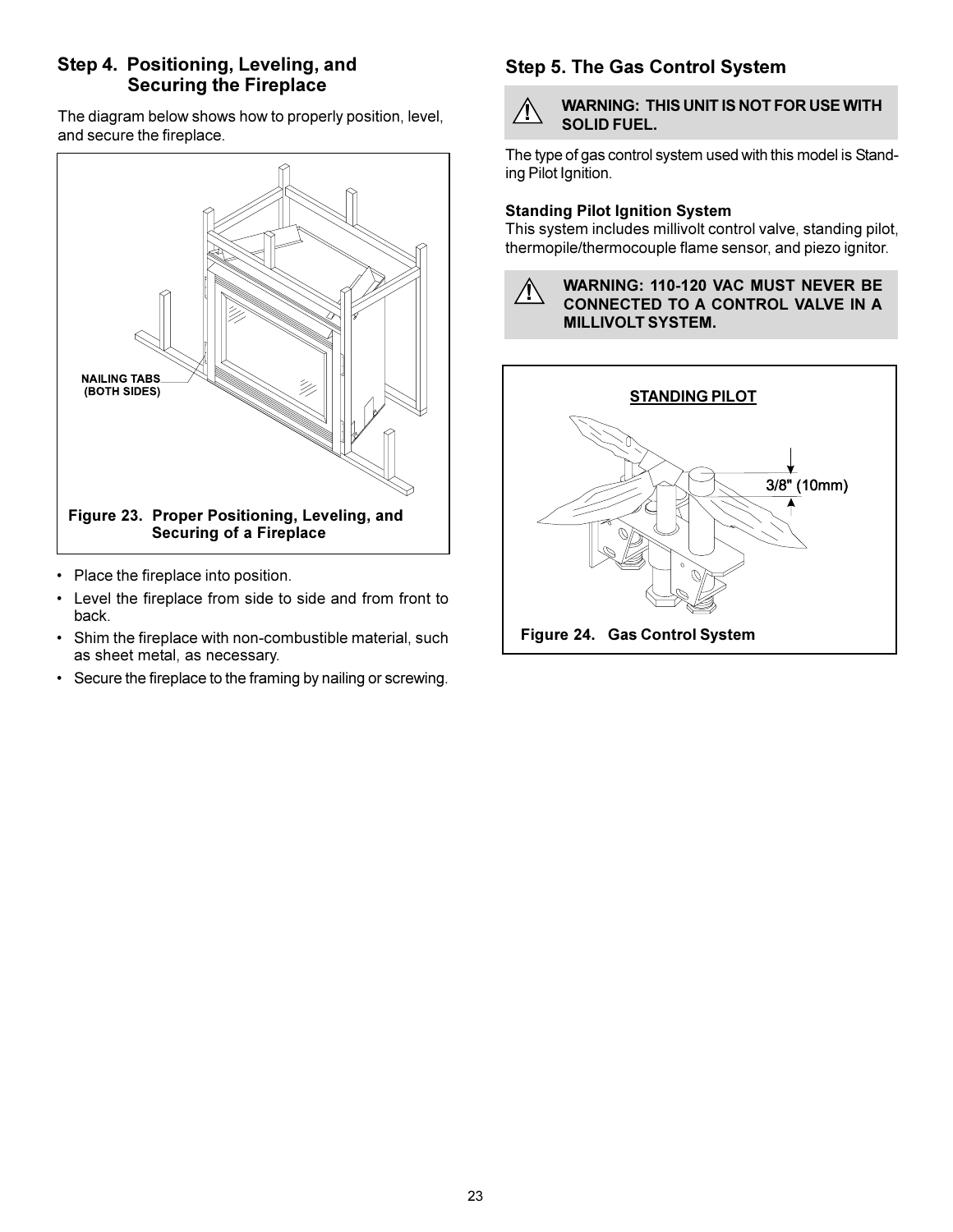# **Step 6. The Gas Supply Line**

**NOTE: Have the gas supply line installed in accordance with local building codes by a qualified installer approved and/or licensed as required by the locality.**

**NOTE: Before the first firing of the fireplace, the gas supply line should be purged of any trapped air.**

**NOTE: Consult local building codes to properly size the gas supply line leading to the 1/2 inch (13 mm) hook-up at the unit.**

This gas fireplace is designed to accept a 1/2 inch (13 mm) gas supply line. To install the gas supply line:

- A listed (and State of Massachusetts approved) 1/2 inch (13mm) tee-handle manual shut-off valve and a listed flexible gas connector are connected to the 1/2 inch (13mm) inlet of the control valve. **NOTE:** If substituting for these components, please consult local codes for compliance.
- Locate the gas line access hole in the outer casing of the fireplace.
- The gas line may be run from either side of the fireplace provided the hole in the outer wrap does not exceed 2" in diameter and it does not penetrate the actual firebox.
- Open the fireplace lower grille, insert the gas supply line through the gas line hole, and connect it to the shut-off valve.
- When attaching the pipe, support the control so that the lines are not bent or torn.
- After the gas line installation is complete, use a soap solution to carefully check all gas connections for leaks.

### **WARNING: DO NOT USE AN OPEN FLAME TO CHECK FOR GAS LEAKS**. **!**

- Insert insulation from the outside of the fireplace and pack the insulation tightly to totally seal between the pipe and the outer casing.
- At the gas line access hole the gap between the supply piping and gas access hole can be plugged with noncombustible insulation to prevent cold air infiltration.



# **Step 7. Gas Pressure Requirements**

Pressure requirements for Heat-N-Glo gas fireplaces are shown in the table below.

| <b>Pressure</b>       | <b>Natural Gas</b> | <b>Propane</b> |
|-----------------------|--------------------|----------------|
| Minimum               | 5.0 inches         | 11.0 inches    |
| <b>Inlet Pressure</b> | W.C.               | W.C.           |
| Maximum Inlet         | 14.0 inches        | 14.0 inches    |
| <b>Gas Pressure</b>   | W.C.               | W.C.           |
| Manifold              | 3.5 inches         | 10.0 inches    |
| Pressure              | W.C.               | W.C.           |

A one-eighth (1/8) inch (3 mm) N.P.T. plugged tapping is provided on the inlet and outlet side of the gas control for a test gauge connection to measure the manifold pressure. Use a small flat blade screwdriver to crack open the screw in the center of the tap. Position a rubber hose over the tap to obtain the pressure reading.

The fireplace and its individual shut-off valve must be disconnected from the gas supply piping system during any pressure testing of the system at test pressures in excess of one-half (1/2) psig (3.5 kPa).

The fireplace must be isolated from the gas supply piping system by closing its individual shut-off valve during any pressure testing of the gas supply piping system at test pressures equal to or less than one-half (1/2) psig (3.5 kPa).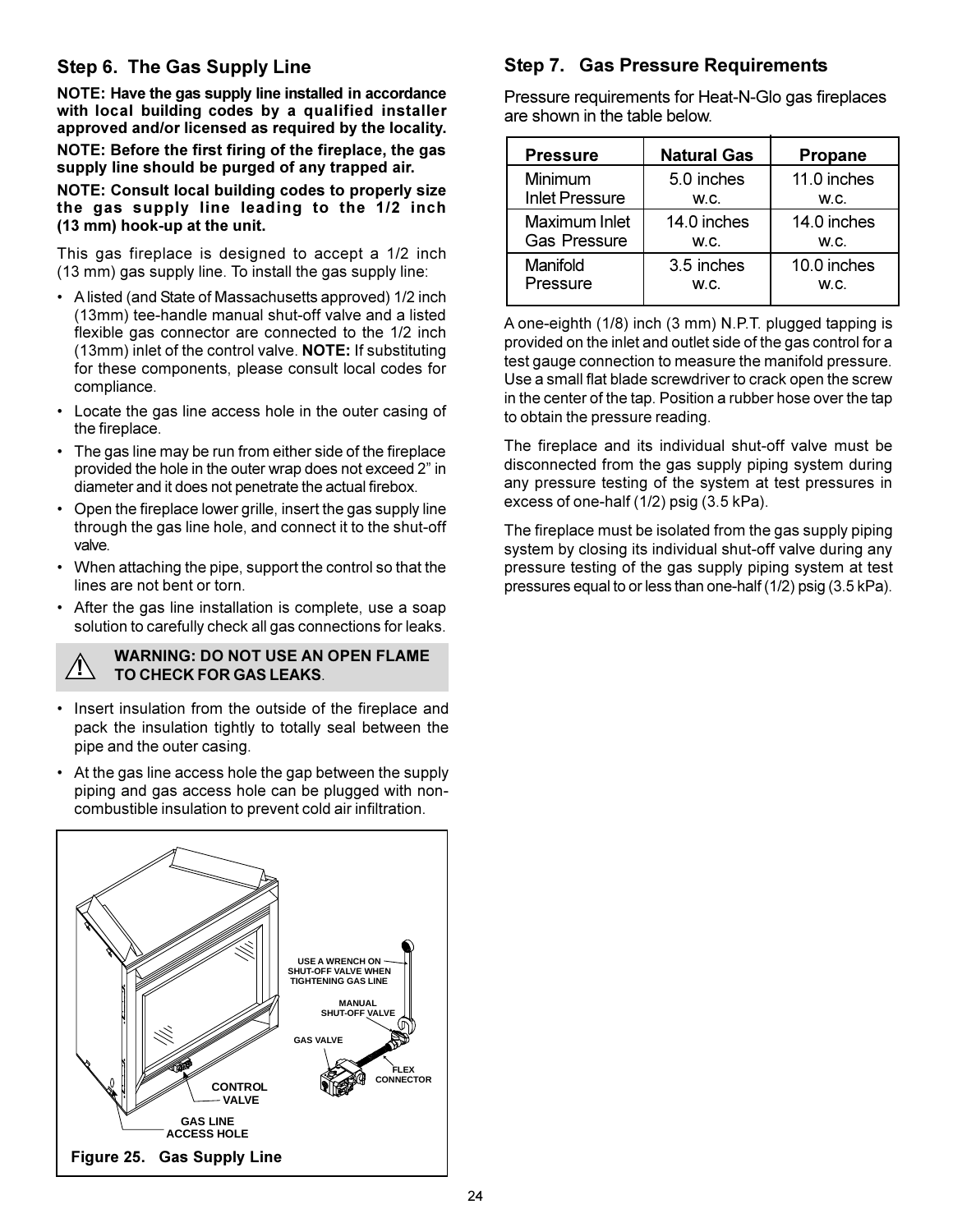

# **Step 8. Wiring the Fireplace**

**NOTE: Electrical wiring must be installed by a licensed electrician.**

*CAUTION: DISCONNECT REMOTE CONTROLS IF AB-SENT FOR EXTENDED TIME PERIODS. THIS WILL PRE-VENT ACCIDENTAL FIREPLACE OPERATION.*

**For Standing Pilot Ignition Wiring**

### **Appliance Requirements**

This appliance **DOES NOT** require 110-120 VAC to operate.

**WARNING: DO NOT CONNECT 110-120 VAC TO THE GAS CONTROL VALVE OR THE AP-PLIANCE WILL MALFUNCTION AND THE VALVE WILL BE DESTROYED**. **!**

### **Optional Accessories**

Optional fan and remote control kits require that 110-120 VAC be wired to the factory installed junction box before the fireplace is permanently installed.

### **Remote Wall Switch**

Position the remote wall switch in the desired position on a wall. Run a maximum of 25 feet (7.8 m) or less length of 18 A.W.G. minimum wire and connect it to the fireplace ON/ OFF switch pigtails.



**WARNING: DO NOT CONNECT 110-120 VAC TO THE REMOTE WALL SWITCH OR THE CONTROL VALVE WILL BE DESTROYED.**

*CAUTION: LABEL ALL WIRES PRIOR TO DISCONNEC-TION WHEN SERVICING CONTROLS. WIRING ERRORS CAN CAUSE IMPROPER AND DANGEROUS OPERATION. VERIFY PROPER OPERATION AFTER SERVICING.*

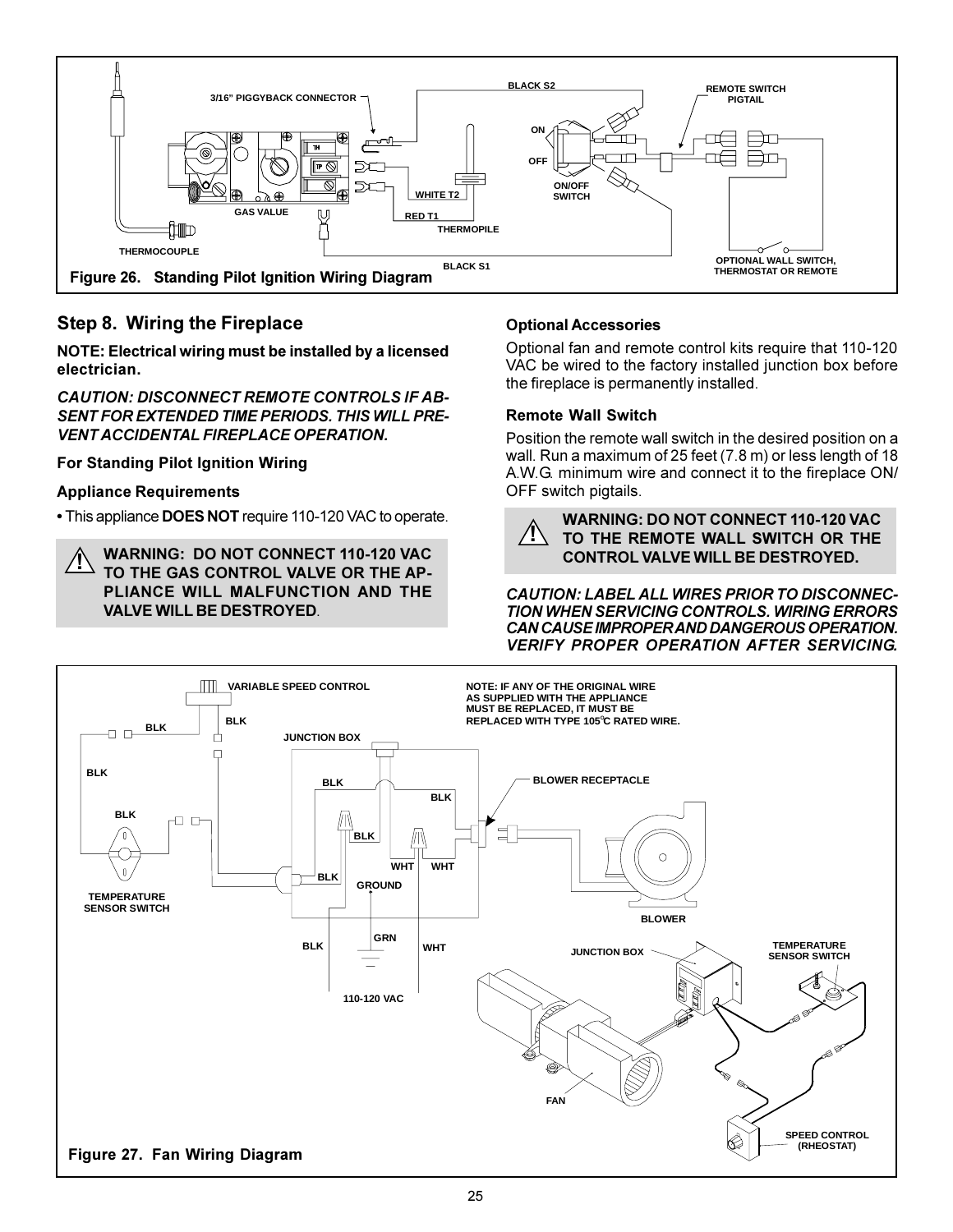# **Step 9. Finishing**

Figure 28 shows the minimum vertical and corresponding maximum horizontal dimensions of fireplace mantels or other combustible projections above the top front edge of the fireplace. See Figures 2 and 3 for other fireplace clearances.

Only non-combustible materials may be used to cover the black fireplace front.



### **WARNING: WHEN FINISHING THE FIREPLACE, NEVER OBSTRUCT OR MODIFY THE AIR IN-! LET/OUTLET GRILLES IN ANY MANNER.**



**Figure 28. Minimum Vertical and Maximum Horizontal Dimensions of Combustibles above Fireplace**

*CAUTION: IF JOINTS BETWEEN THE FINISHED WALLS AND THE FIREPLACE SURROUND (TOP AND SIDES) ARE SEALED, A 300° F. MINIMUM SEALANT MATE-RIAL MUST BE USED. THESE JOINTS ARE NOT RE-QUIRED TO BE SEALED. ONLY NON-COMBUSTIBLE MATERIAL (USING 300° F. MINIMUM ADHESIVE, IF NEEDED) CAN BE APPLIED AS FACING TO THE FIRE-PLACE SURROUND. SEE THE DIAGRAM BELOW.*



### **Hearth Extensions**

A hearth extension may be desirable for aesthetic reasons. However, ANSI or CAN/CGA testing standards **do not** require hearth extensions for gas fireplace appliances.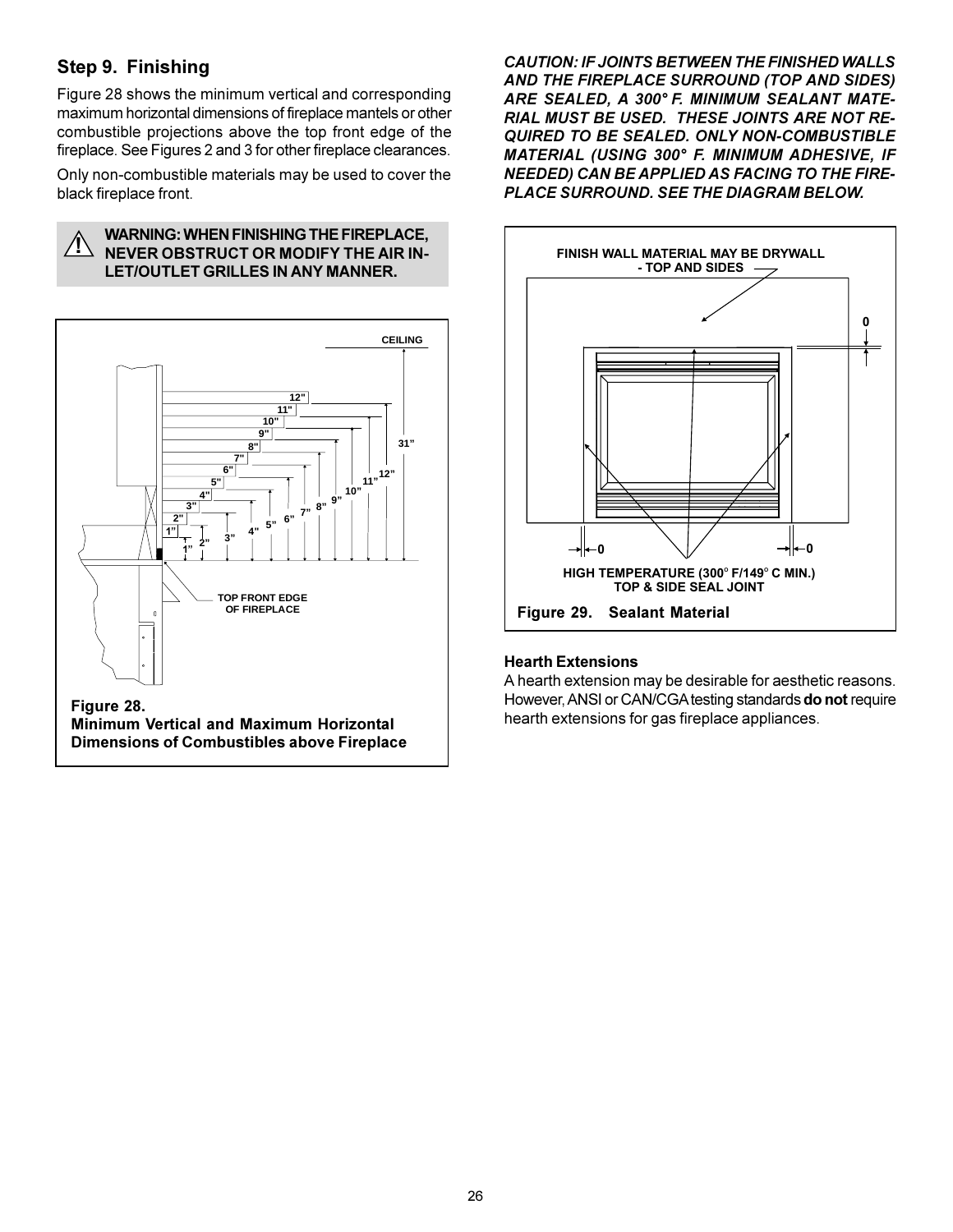# **Step 10. Installing Trim, Logs, and Ember Material**

### **Installing the Trim**

Combustible materials may be brought up to the specified clearances on the side and top front edges of the fireplace, but **MUST NEVER** overlap onto the front face. The joints between the finished wall and the fireplace top and sides can only be sealed with a 300° F. (149° C) minimum sealant.

### **WARNING: WHEN FINISHING THE FIREPLACE, NEVER OBSTRUCT OR MODIFY THE AIR INLET/ OUTLET GRILLES IN ANY MANNER. !**

Install optional marble and brass trim surround kits as desired. Marble, brass, brick, tile, or other non-combustible materials can be used to cover up the gap between the sheet rock and the fireplace.

Do not obstruct or modify the air inlet/outlet grilles. When overlapping on both sides, leave enough space so that the bottom grille can be lowered and the trim door removed.

### **Positioning the Logs**

If the gas logs have been factory installed they should not need to be positioned. If the logs have been packaged separately, refer to the instructions that accompany the logs. **Save the log instructions with this manual.**

If sooting occurs, the logs might need to be repositioned slightly to avoid excessive flame impingement.

### **Placing the Ember Material**

Ember material is shipped with this gas fireplace. The bag labeled Glowing Ember (050-721) is standard glowing ember material.

To place the ember material:

- Pull the four glass latches out of the groove on the glass frame. Remove glass door from the unit (see Figure 30).
- Place dime size pieces of ember material about 1/2 inch apart near port holes in burner top. Do NOT press embers into burner ports. Cover the top of the burner with a single layer of ember material. For best performance do NOT place embers on the ports at the rear of the burner.
- Save the remaining ember materials for use during fireplace servicing. The bag of embers provided is sufficient for 3 to 5 applications.
- Replace the glass door and a front trim door on the unit.
- Pull out and latch the glass clips into the groove on the glass frame.



### **Glass Specifications:**

**7000XLS: 24 1/2 X 35 1/2 CERAMIC 6000XLSB: 24 1/2 X 35 1/2 CERAMIC**



*CAUTION: IT IS STRONGLY RECOMMENDED THAT*

*TRIM DOORS WITH OPTIONAL MESH SCREENS BE IN-STALLED ON PROPANE MODELS.*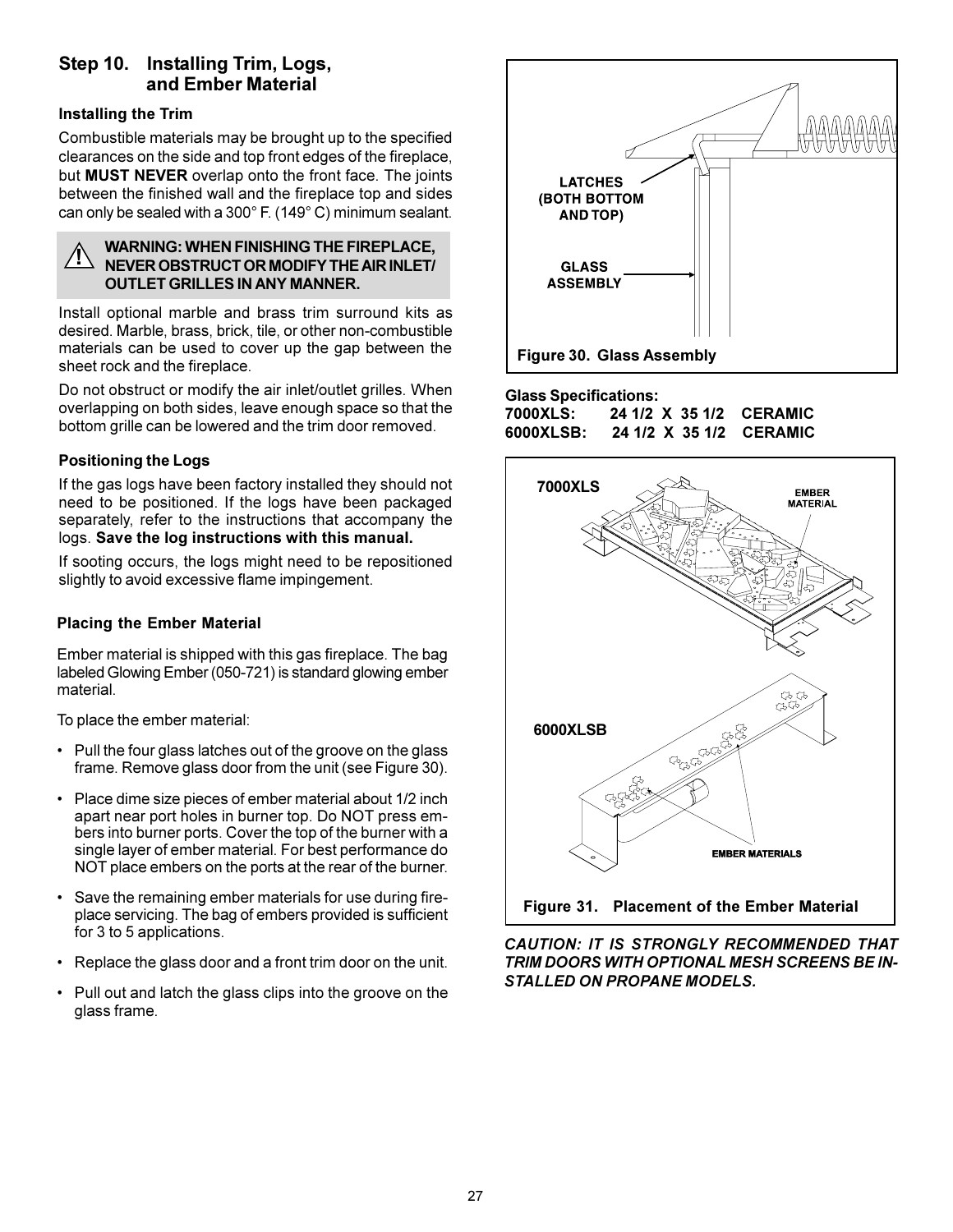# **Step 11. Before Lighting the Fireplace**

**Before** lighting the fireplace, be sure to do the following:

**Remove all paperwork from underneath the fireplace.**

### **Review safety warnings and cautions**

 Read the **Safety and Warning Information** section at the beginning of this *Installers Guide*.

### **Double-check for gas leaks**

- Before lighting the fireplace, double-check the unit for possible gas leaks.
- **Double-check vent terminations and front grilles for obstructions.**
- Before lighting the fireplace, double-check the unit for possible obstructions that could be blocking the vent terminations or the front grilles.

### **Double-check for faulty components**

 Any component that is found to be faulty **MUST BE** replaced with an approved component. Tampering with the fireplace components is **DANGEROUS** and voids all warranties.

A small amount of air will be in the gas supply lines. When first lighting the fireplace, it will take a few minutes for the lines to purge themselves of this air. Once the purging is complete, the fireplace will light and will operate normally.

**NOTE:** The fireplace should be run for 8 hours on the initial start-up. This will help to cure the chemicals used in the paint and logs.

Subsequent lightings of the fireplace will not require this purging of air from the gas supply lines, **unless the gas valve has been turned to the OFF position**, in which case the air would have to be purged.

# **Step 12. Lighting the Fireplace**

You've reviewed all safety warnings, you've checked the fireplace for gas leaks, you know the vent system is unobstructed, and you've checked for faulty components. Now you're ready to light the fireplace.

**! WARNING: PLEASE REFER TO THE USER'S MANUAL FOR ALL CAUTIONS, SAFETY, AND WARNING INFORMATION PERTAINING TO THE LIGHTING AND OPERATION OF THE FIREPLACE.**

### **After the Installation**

**!**

**LEAVE THIS INSTALLATION MANUAL WITH THE APPLIANCE FOR FUTURE REFERENCE.**